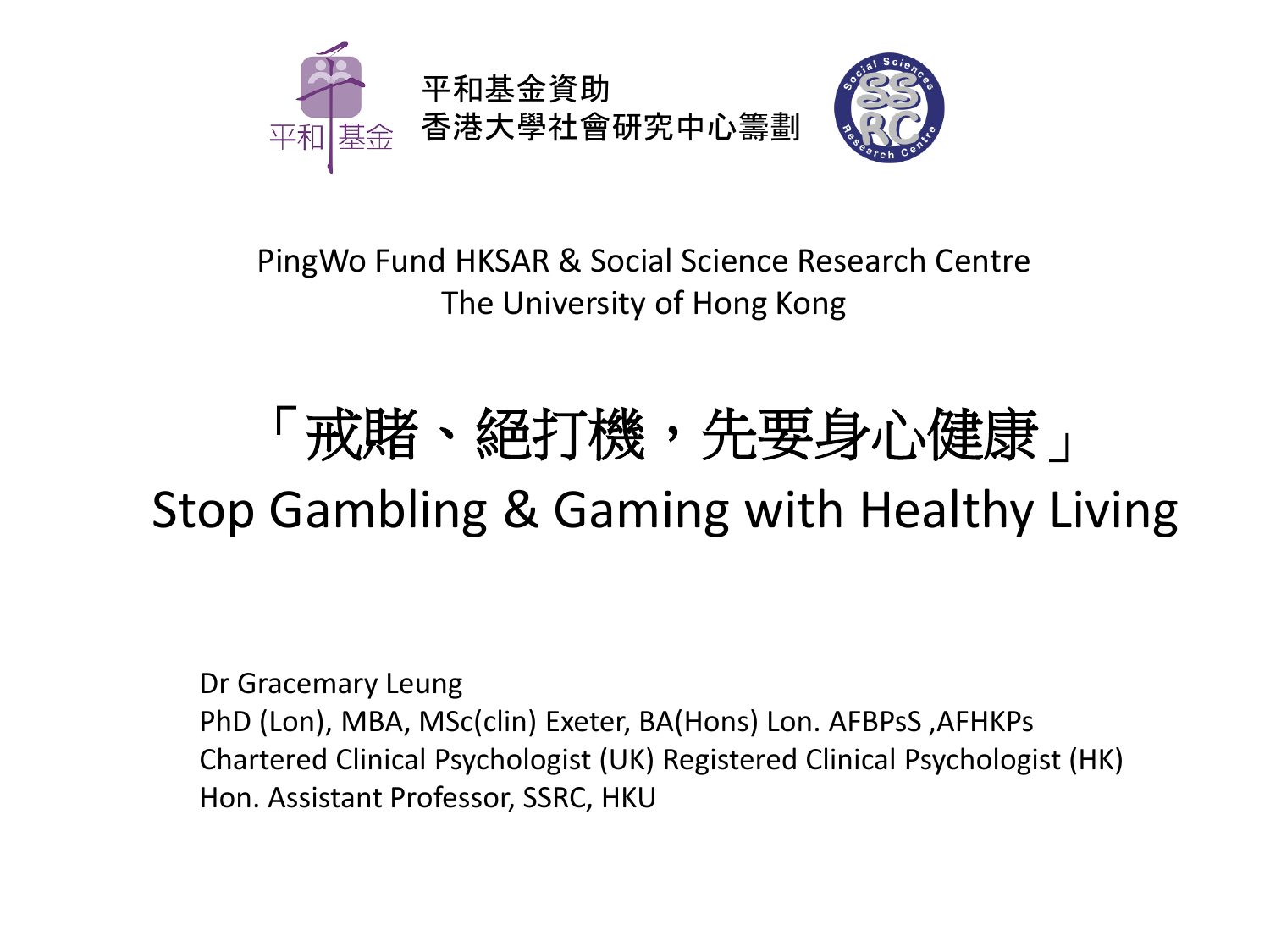# ACKNOWLEDGEMENTS

- Thanks to all the students and gamblers who helped to complete the surveys.
- Thanks to all the teachers, headmistress/headmasters, counsellors who helped us with the data collection.
- Grateful to Prof J Bacon-shone, Mr. Kelvin Ng and all staff at SSRC who made this work possible, and to Mr. CF Chan, Mr. Kevin Kwan, Mr. Lawrence Lee and Prof. Siu Chow for translation.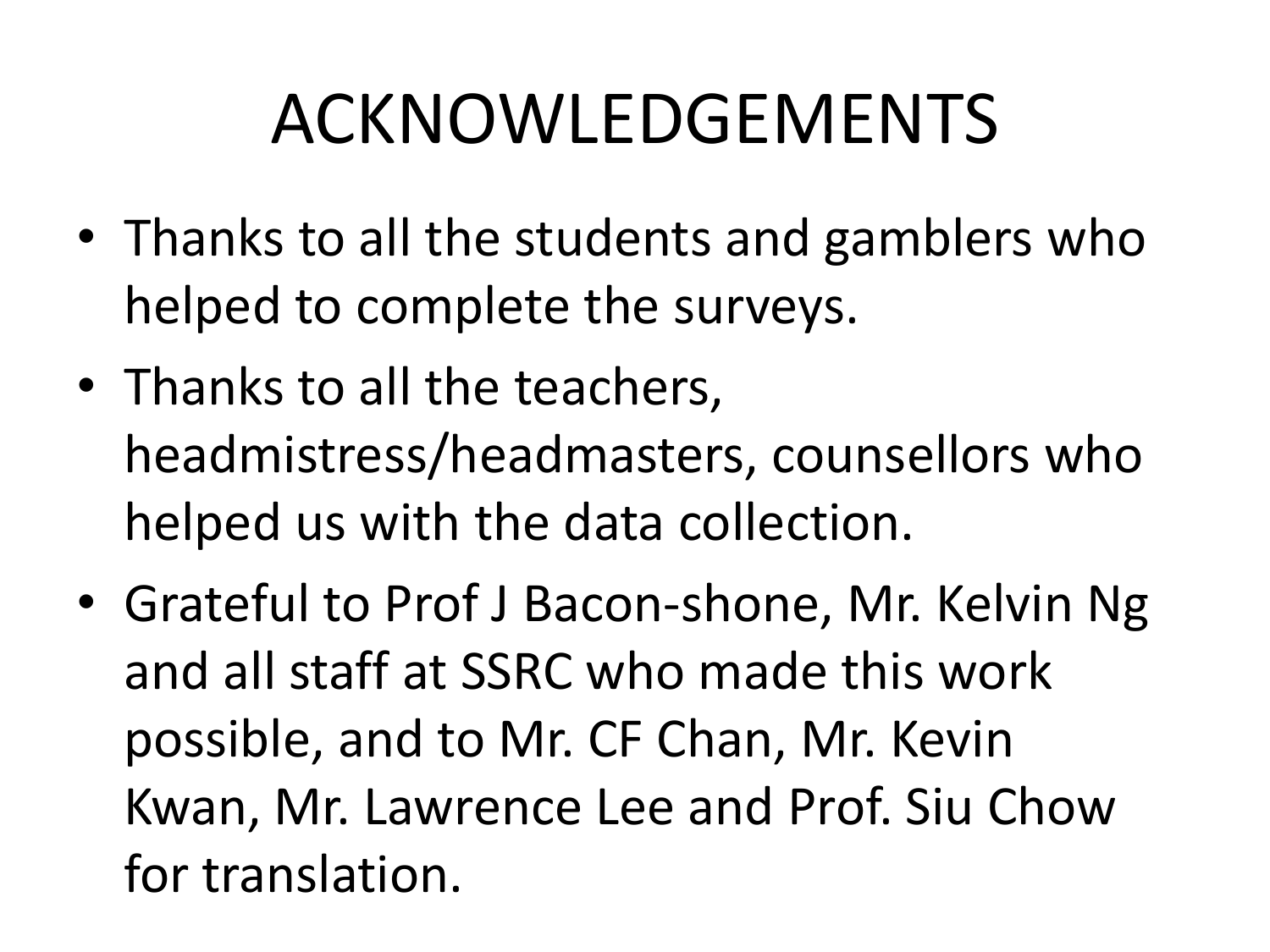致謝

- 感謝所有幫助完成問卷調查的學生和參與 賭博的人士
- 感謝所有老師、校長、輔導員幫助我們收 集數據
- 感謝白景崇教授、吳劍峰先生和香港大學 社會科學研究中心的所有工作人員,以及 陳熾輝先生、關建中先生、李紹麒先生和 周兆鎏教授的翻譯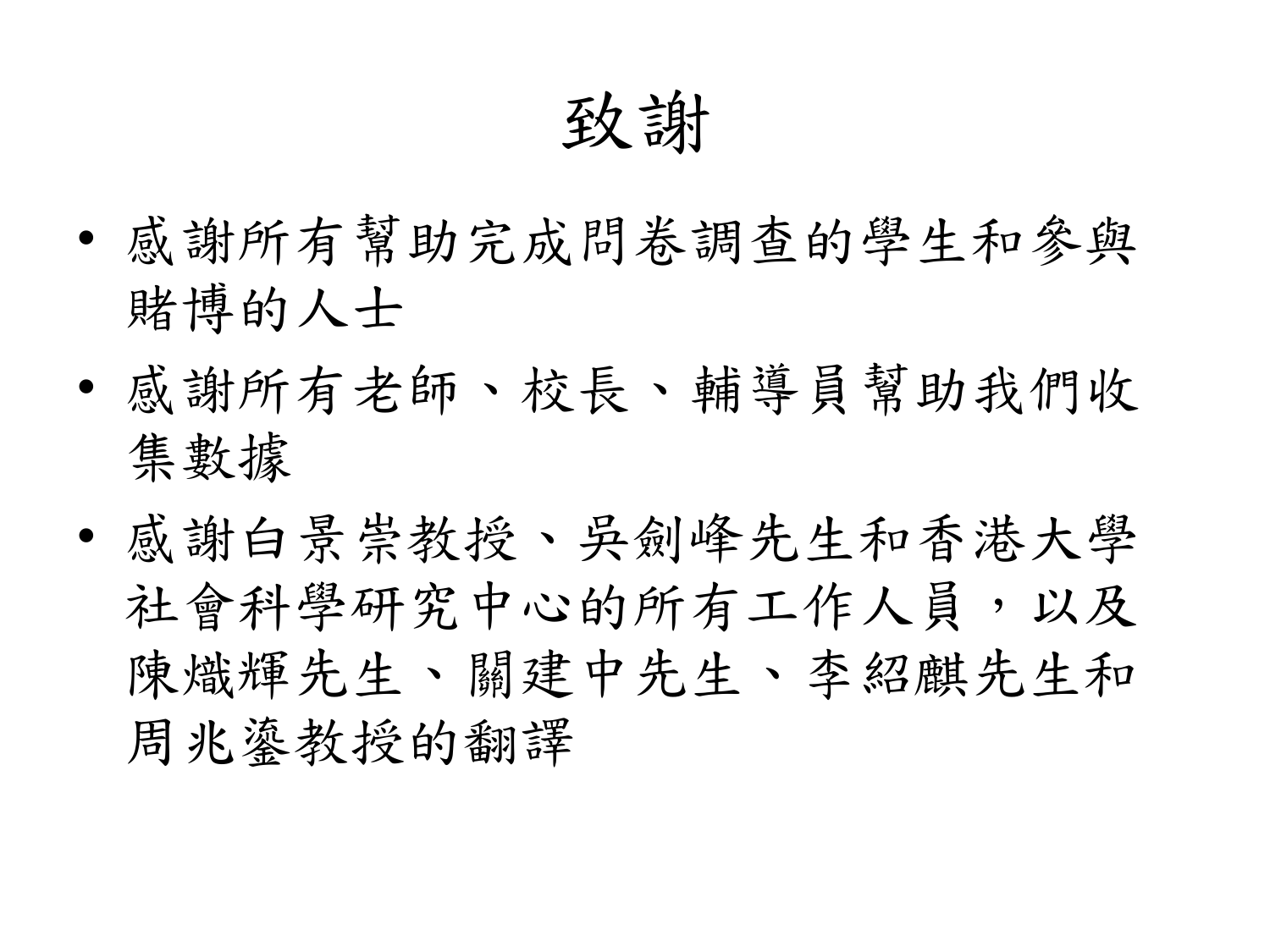# OBJECTIVES

- This booklet is to raise public awareness of dangers and risks of gambling or gaming activities in Hong Kong.
- Tips and advice will be provided to help addicts stop their urges; overcome shame, increase their self esteem and encourage a healthy lifestyle, adopting moral values without gambling or gaming.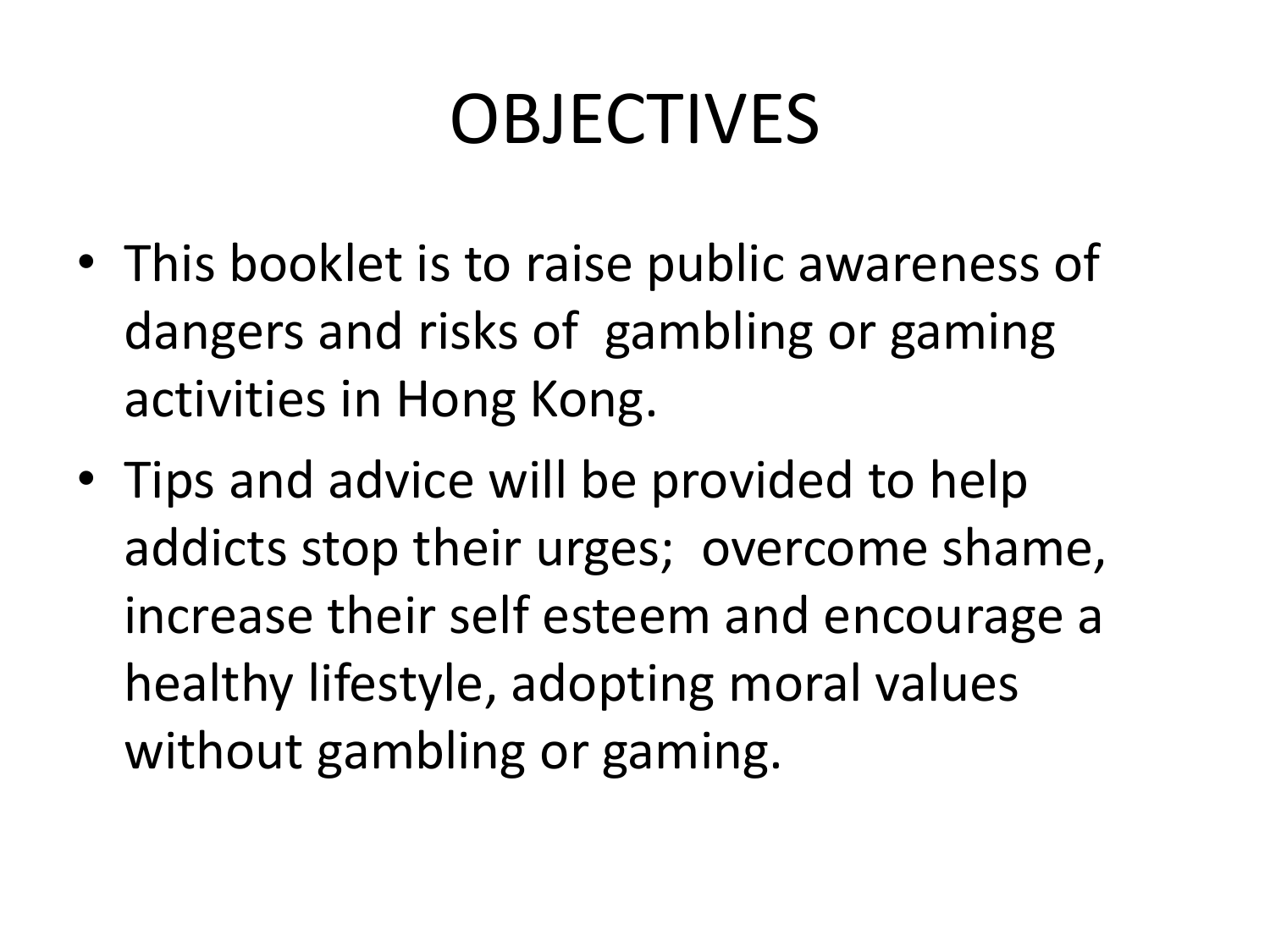目標

- 印製這本小冊子的目的在於提高公眾對香 港賭博或博彩活動的危險以及風險的認識
- 為成癮者提供建議和提示,協助他們停止 強烈的衝動慾、克服內疚感、加強自尊、 鼓勵健康的生活模式、採用道德價值觀, 同時遠離賭博或遊戲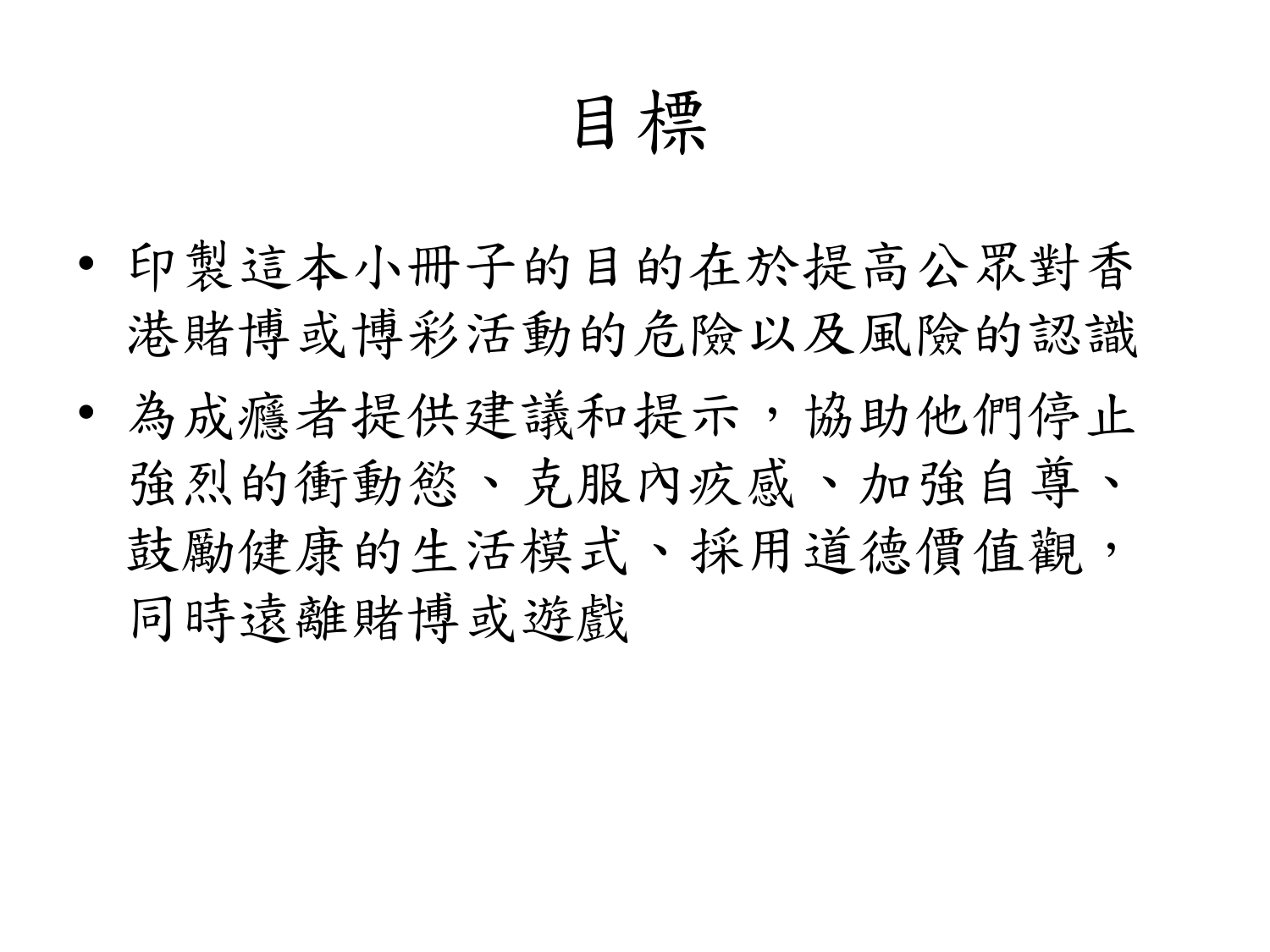



PG is an addictive behavior, a preoccupation with gambling, that people engaged into heavy and problematic gambling that causes financial, physical, mental, familial & occupational difficulties. The problem gamblers have tolerance built-up, experience relapses, urges and withdrawal symptoms.

問題賭博是一種專注賭博的上癮行為,人們沉溺於極 度和問題賭博上,導致財政、身體、精神、家庭和工 作上出現困難。問題賭徒對賭博的渴求和衝動會令其 愈賭愈多,並產生斷癮症狀和戒賭後重賭的情況。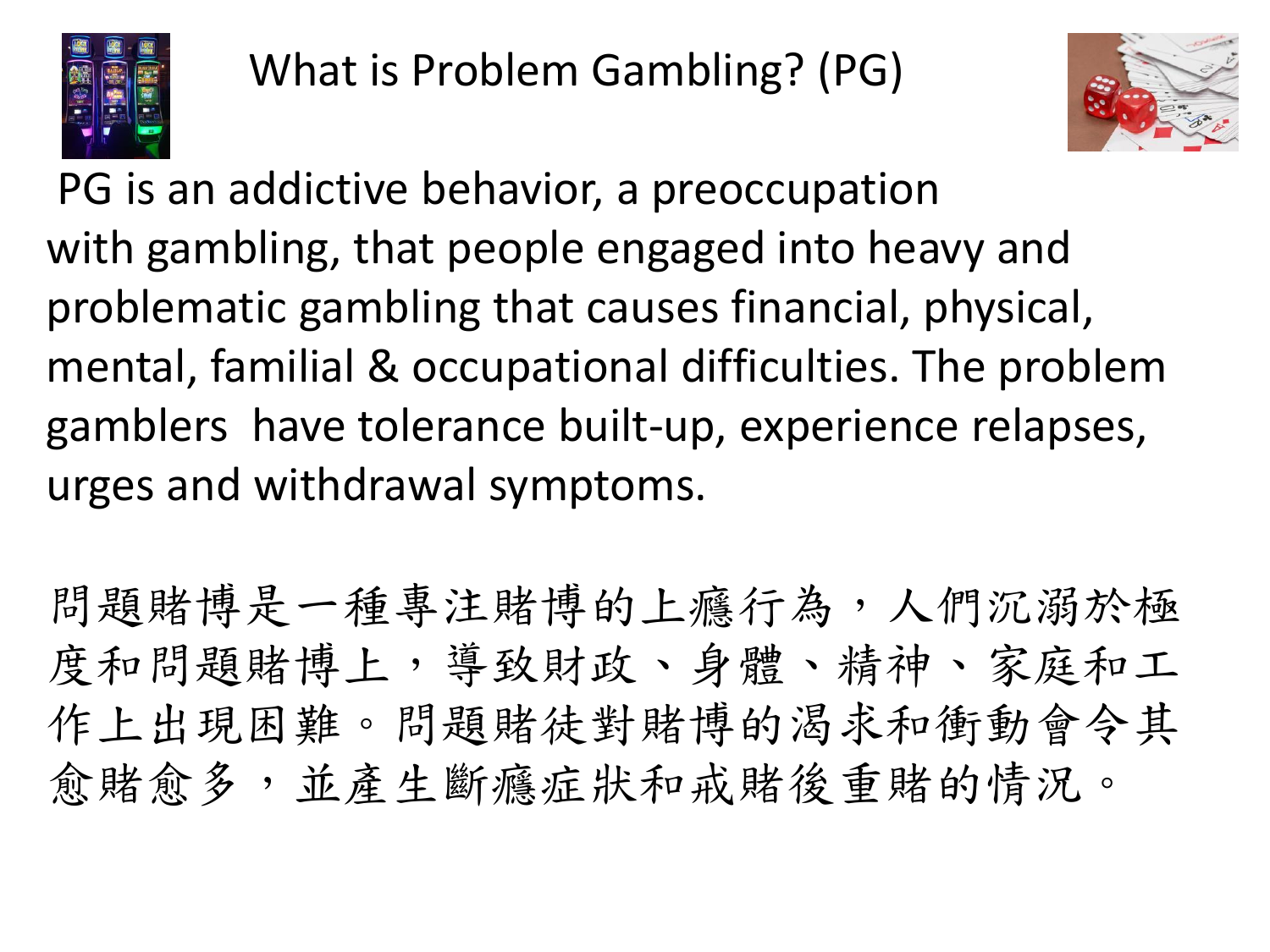# Types of Gambling 賭博種類

- Horse betting
- Football betting and sports betting
- Casino games
- Online gaming and gambling
- Credit betting
- Betting through junkets
- 賭馬
- 賭波、其他運動比賽
- 賭場
- 網上遊戲及賭博
- 電話投注
- 投注站
- 外圍
- 打麻雀
- 六合彩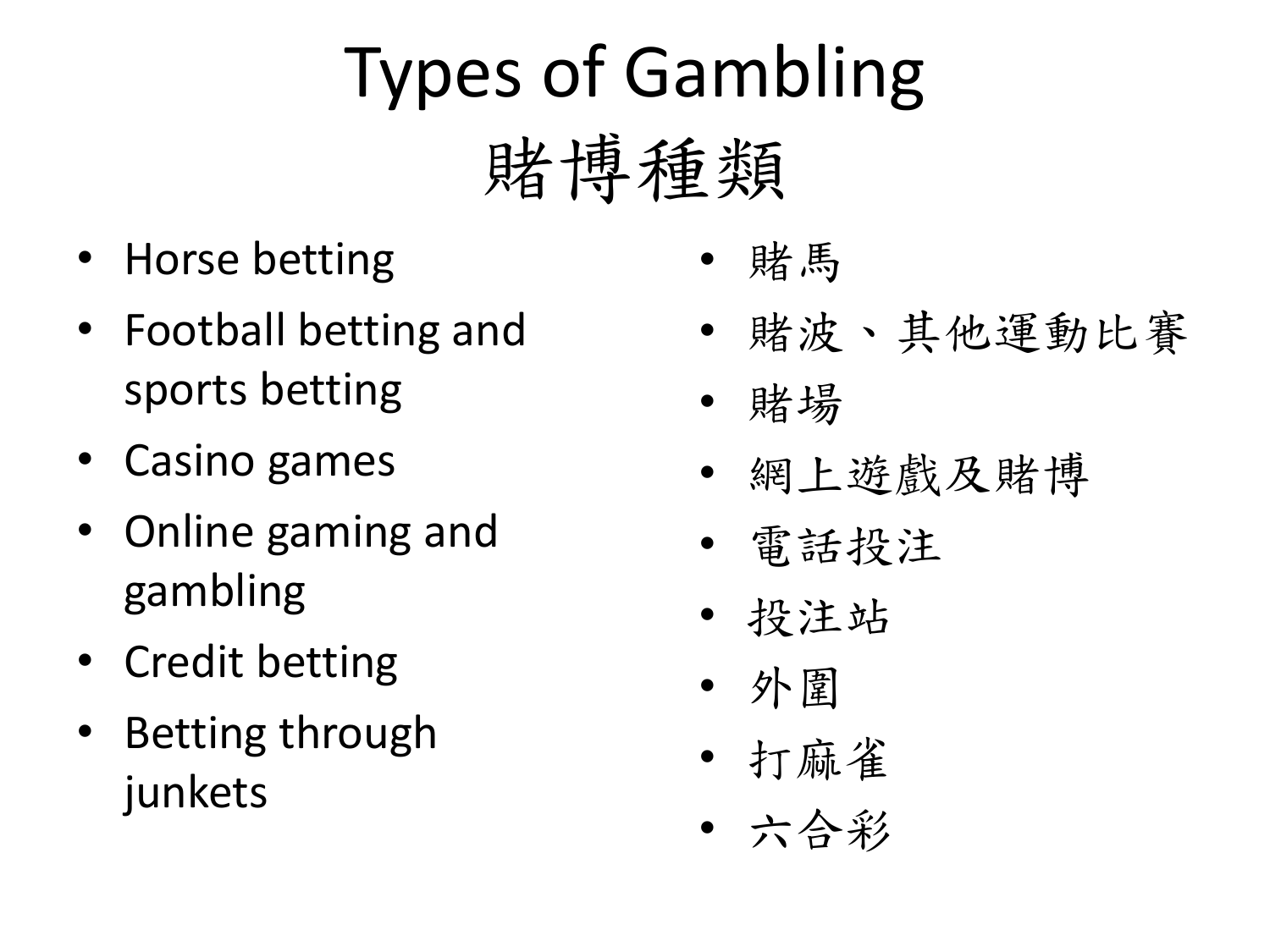What is Internet Addiction Disorder? (IGD)



It is an addictive behavior characterized a preoccupation and repetitive use of internet based games on mobiles or computers. This causes physical, mental, familial, academic difficulties. Shows levels of tolerance, problems of urges and withdrawal.

### 什麼是遊戲障礙?

這是一種上癮行為,人們專注於利用手機或電腦, 重複玩網絡上的遊戲,導致身體、精神、家庭和學 業上出現困難。網絡遊戲會愈玩愈多,產生對網絡 遊戲的渴求和斷癮症狀的問題。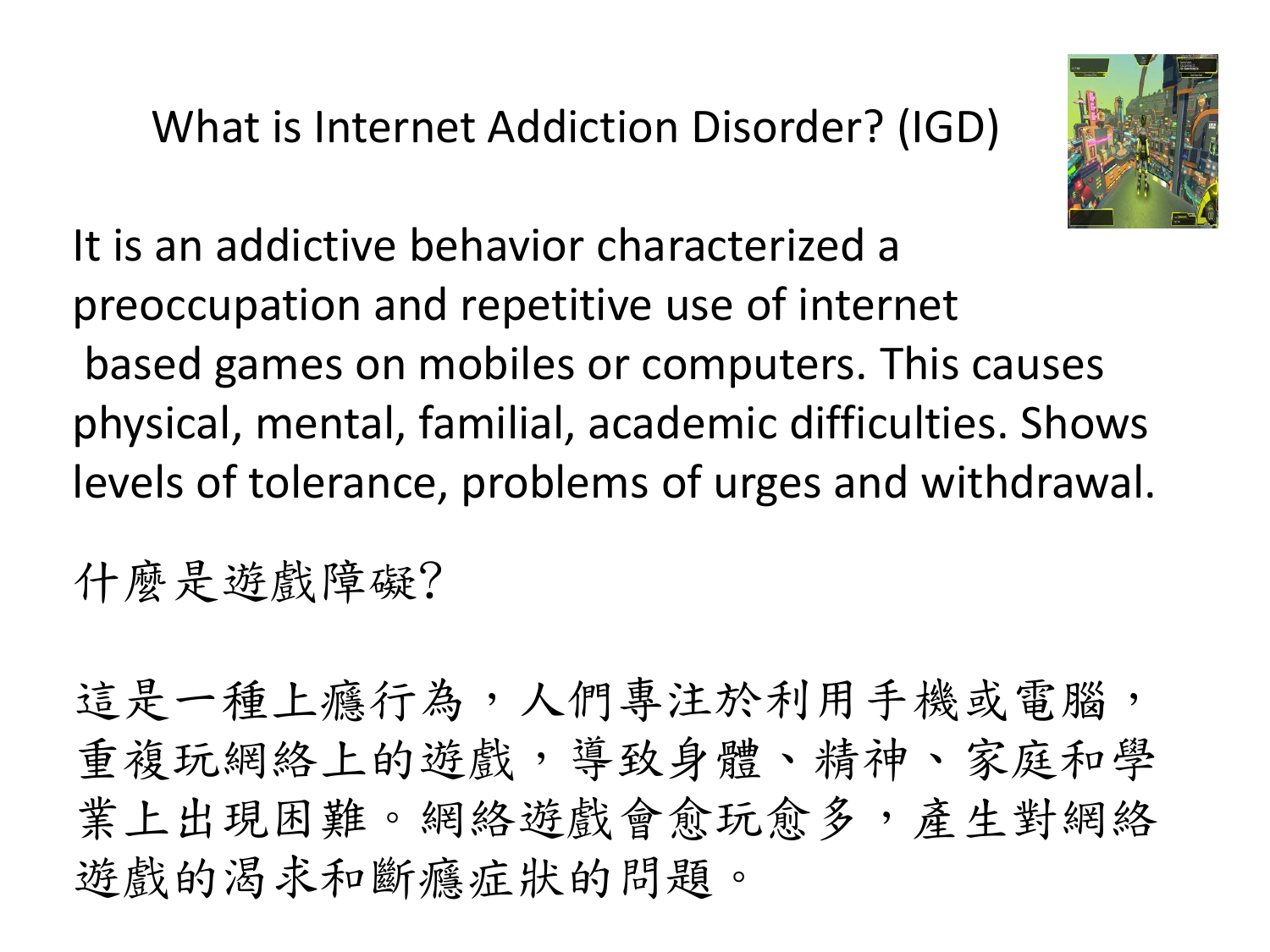# Types of Internet use 網上活動

### **Different usage**

- Emails
- Social media (blogs)
- School work
- Games free
- Games pay/ loot box
- Gambling –free/pay
- Movies
- Pornography

### 不同用途

- 電郵聯絡
- 社交媒體(產生/ 分享資訊、 交友、即時網絡通訊、討論區)
- 學習/ 工作需要
- 電子網上/手機遊戲(免費)
- 電子網上遊戲(付費)
- 賭博(免費/ 付費)
- 電影、劇集、動畫
- 色情資訊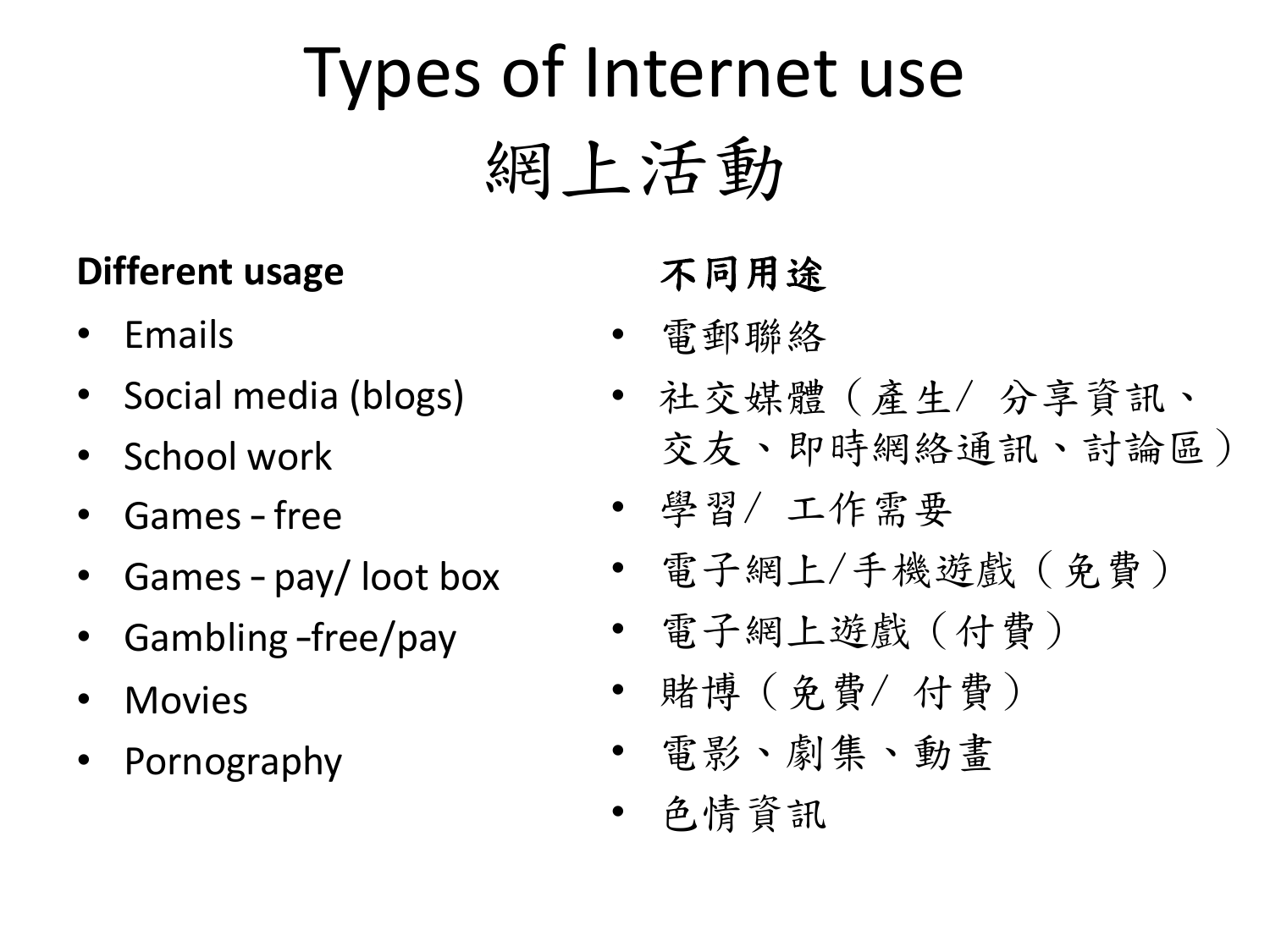### Why is Gaming or Gambling an addictive behavior?

Addictive behavior has 4 important aspects:

- Salience of the behavior
- Has Withdrawal symptoms
- Has severe Mood changes
- Has Financial problems
- 上癮行為具備四個重要面向:
	- 行為非常顯著
	- 有斷癮症狀
	- 有嚴重的情緒變化
	- 有財務問題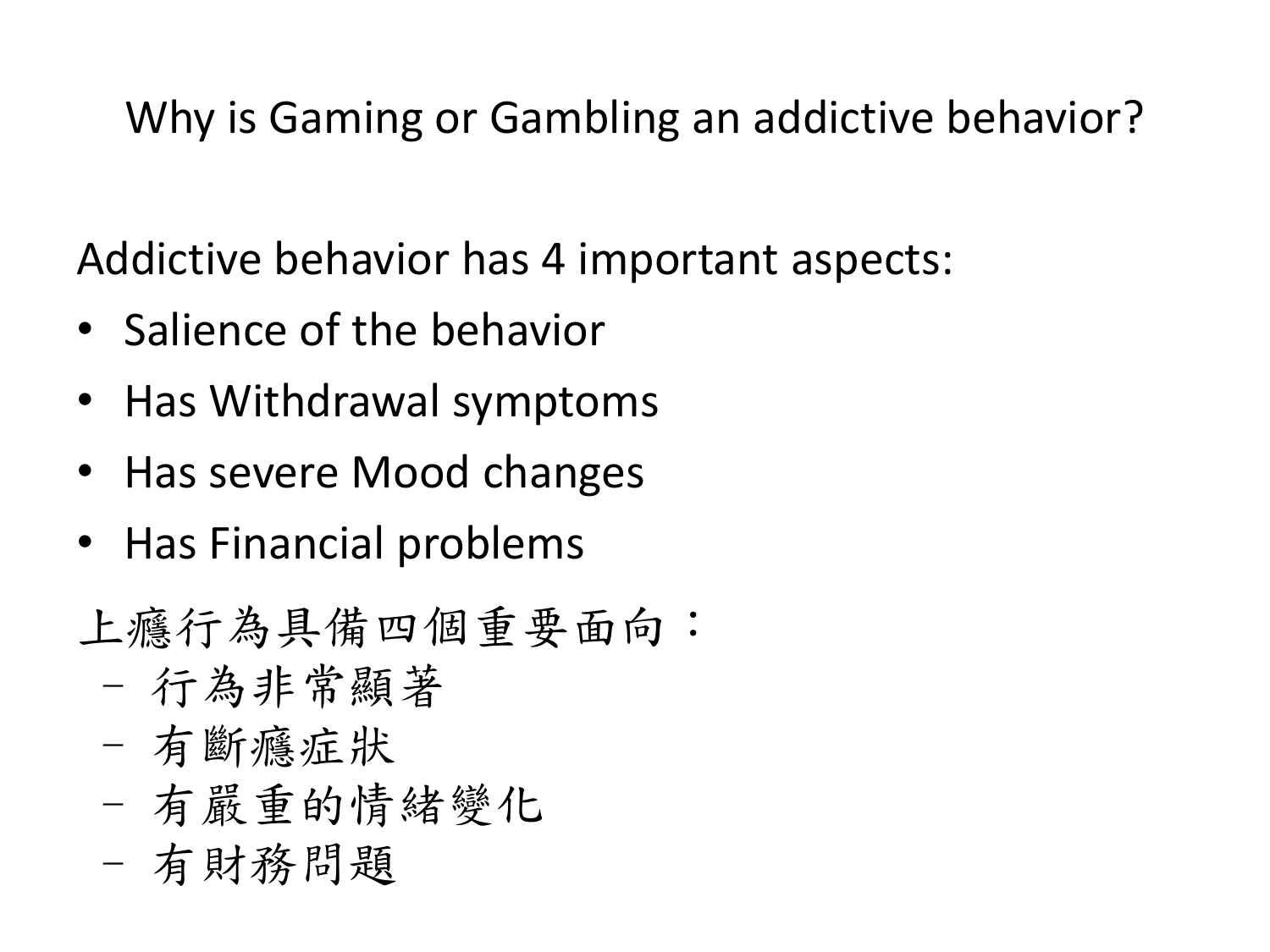### Relationship between Internet Gaming & Gambling

#### **( Wood 2013)**

- Strong relationship between game players and gambling.
- Precursor to slot machine playing (Griffiths 1991) – video game play is nonfinancial form of gambling (points)

#### 網絡遊戲與賭博的關係

- 兩者有著強烈的關聯性
- 網絡遊戲是玩角子老虎機 遊戲的光兆
- 網絡遊戲是「非金錢形式」 的賭博(點數)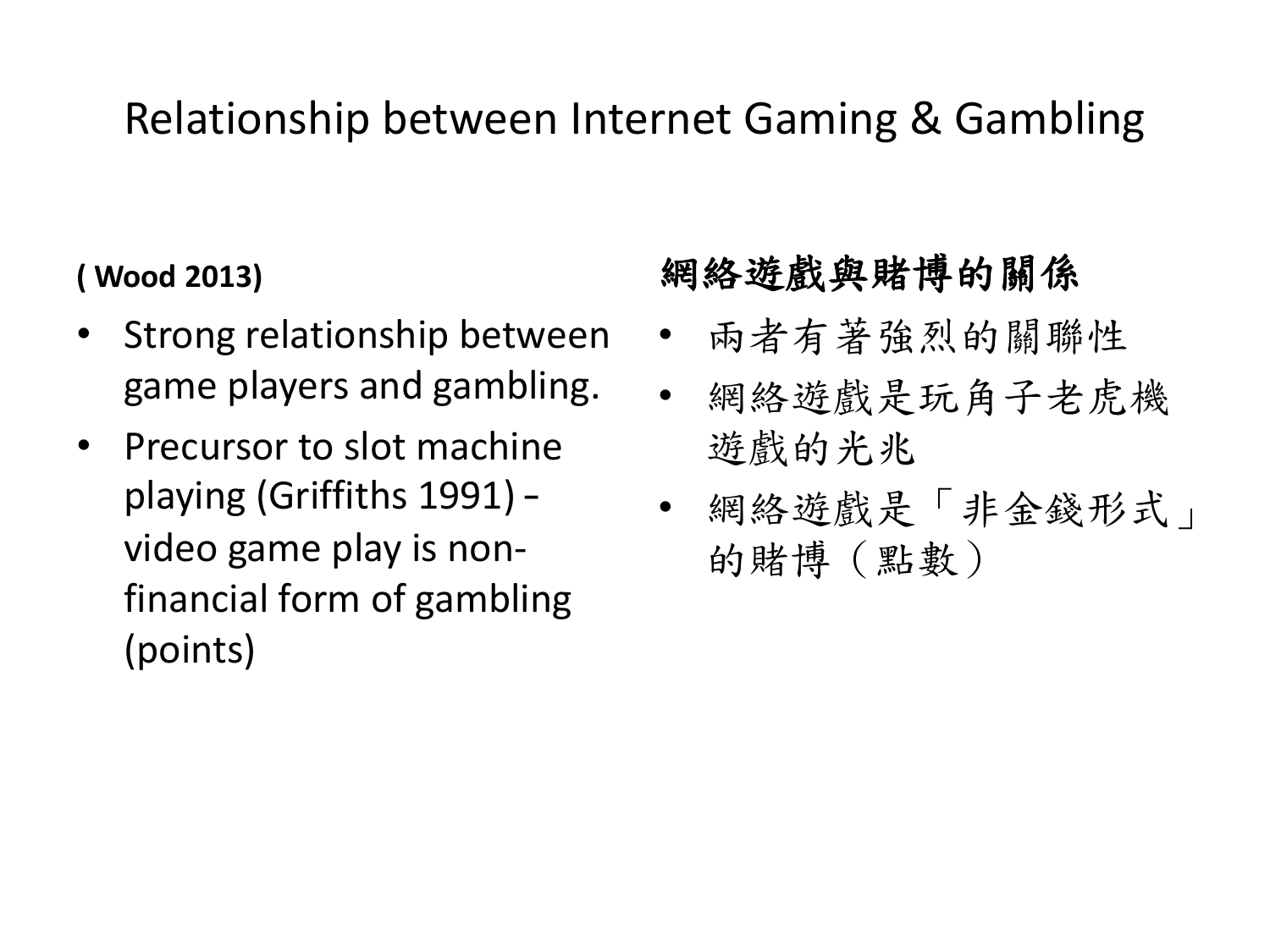# Similarities between IGD and PG? Buehler & Mann (2017)

#### **Internet Gaming Disorder And Problem Gambling**

- 1. Large overlap in neurobiological evidence impulsivity, compulsivity
- 2. Both are less sensitive to loss, more sensitive to reward & punishment
- 3. Impaired decision making in risky situations
- 4. Abnormal reward based learning
- 5. Less flexibility in cognition

### 「遊戲障礙」與「問題賭博」

- 衝動性、強迫性,在神經 生物學上有大量實證重疊
- 兩者對所失去的都不太敏 感,反而對獎賞和懲罰更 敏感
- 具風險情況下的決策能力 受損
- 以獎賞形式學習的異常
- 認知能力的靈活性較差

also in Yilmaz E, Yel s, Griffiths M (2018) The impact of heavy (excessive) video gaming students on peers and teachers in the school environment: A Qualitative study. Addita Turkish Journal of Addiction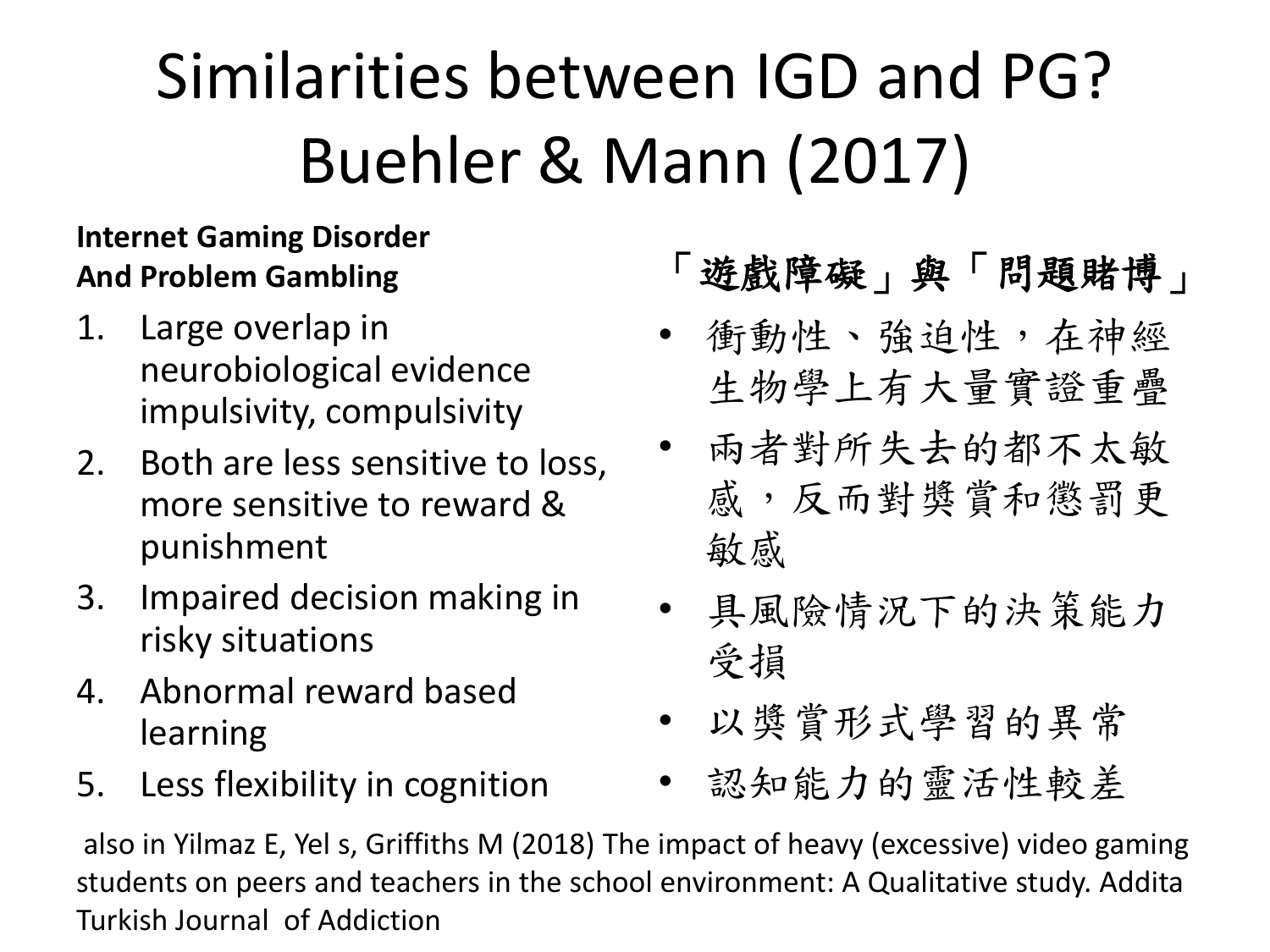# Impulsivity and MOAB gameplay

#### **Nuyens F, Deleuze J, Maurage P (2016)**

- Multiplayer Online Battle Arena (MOAB) games – popular worldwide supersede Multiplayer Online Roleplaying Game and First Person Shooter games.
- Research results showed links between impulsivitytraits and excessive MOAB game play.

### 「多人線上戰鬥競技場遊戲」 **(MOAB)**

- 全球非常流行
- 取替「多人線上角色扮演 遊戲」
- 取替「第一人身分射擊遊 戲」
- 研究顯示,衝動的性格特 徵和過度參與「多人線上 戰鬥競技場遊戲」有一定 的關聯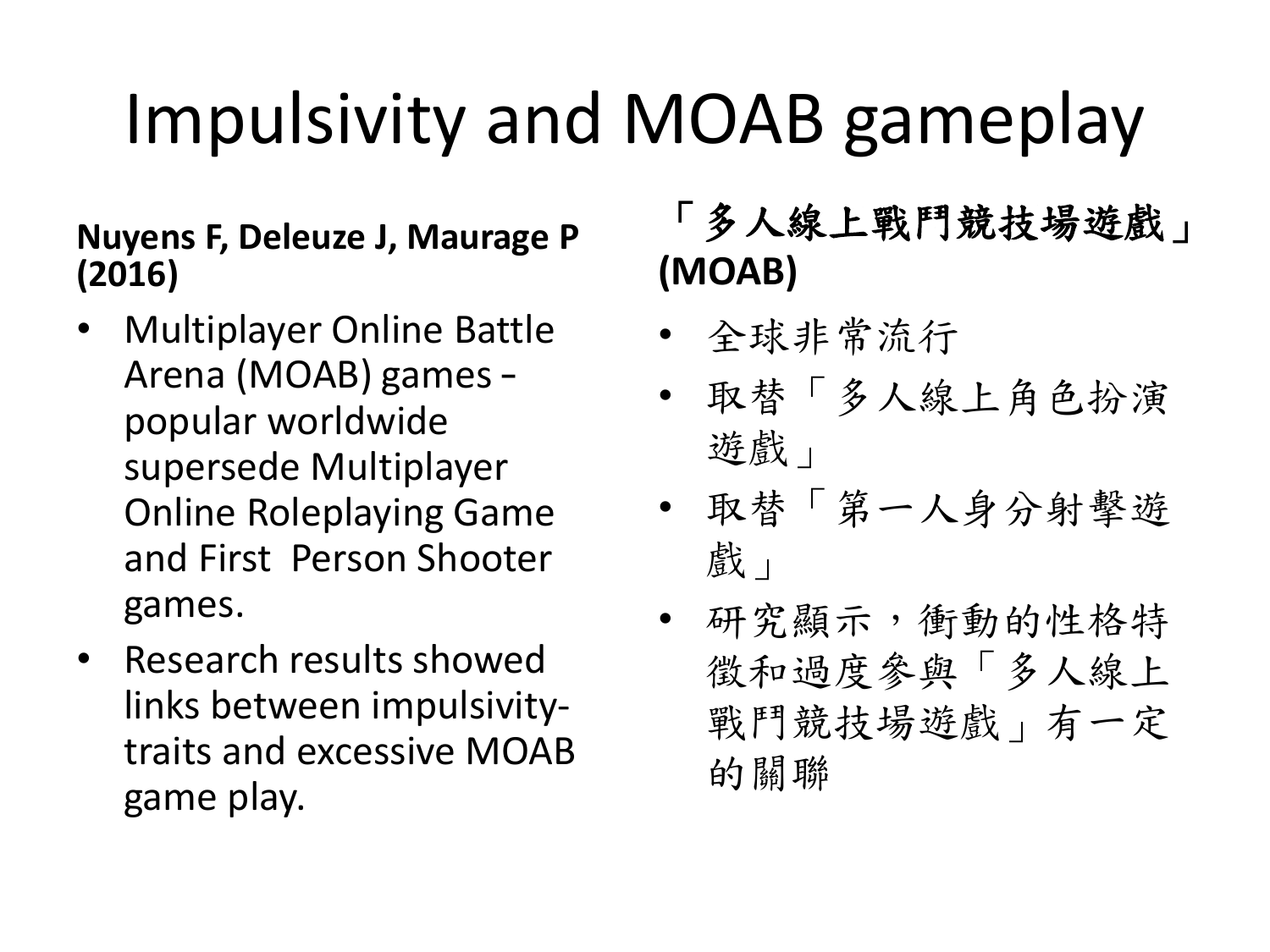### Psychological damage and IGD

**Torres-Rodriguez, A, Griffiths,M, Carbonell X, Oberst, U. (2018Internet gaming disorder in adolescence: psychological characteristics of a clinical sample () Jof beh addictions7(3), 1-12**

- Results showed that adolescents with Internet Gaming Disorder (IGD) and their relatives reported a high number of hours per week and high presence of stressful life events.
- High scores on Depression, anxiety, somatic disorders.
- Global patterns of key psychological characteristics (social problems, low emotional inhibition, dysfunctional family relationships).

#### 遊戲障礙與心理傷害

- 結果顯示,患有遊戲障礙 (IGD) 青少年的親屬, 指出 他們每週都使用許多時間 玩網上遊戲,並在生活上 面對很多有壓力的事件
- 患有高度抑鬱、焦慮、身 體其他毛病
- 普遍關鍵性心理特徵(社 交問題、情緒抑制能力低、 家庭關係功能失調)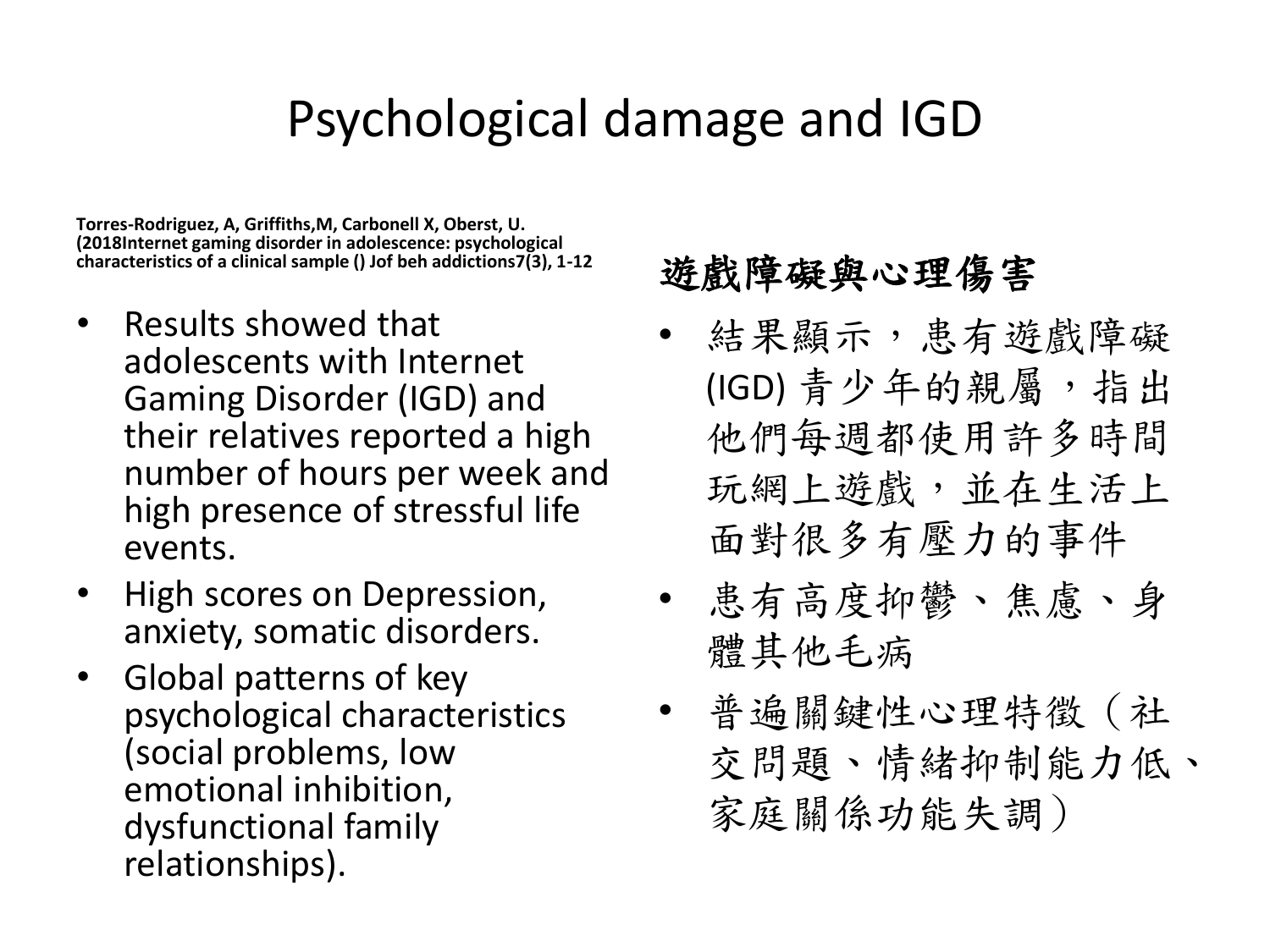## Psychological and behavioral problems

**Yilmaz E, Yel s, Griffiths M (2018) The impact of heavy (excessive) video gaming students on peers and teachers in the school environment: A Qualitative study. Addita Turkish Journal of Addiction**

- Study showed that heavy video game players display communication and behavioral problems at home and in school.
- Also heavy gaming students prefer staying at home and playing video games rather than attending school activities. Heavy gamers prefer spending time with other gamers.
- Teachers reported that heavy gamers have low school performance.

#### 心理和行為問題

- 研究顯示,極度沉迷遊戲 的人,在家裡和學校都會 出現溝通和行為上的問題
- 極度沉迷遊戲的人,寧可 呆在家裡玩遊戲,也不願 意參加學校的活動。他們 更想與其他人玩遊戲來消 磨時間
- 老師發現,極度沉迷遊戲 的學生,其學業成績也比 較差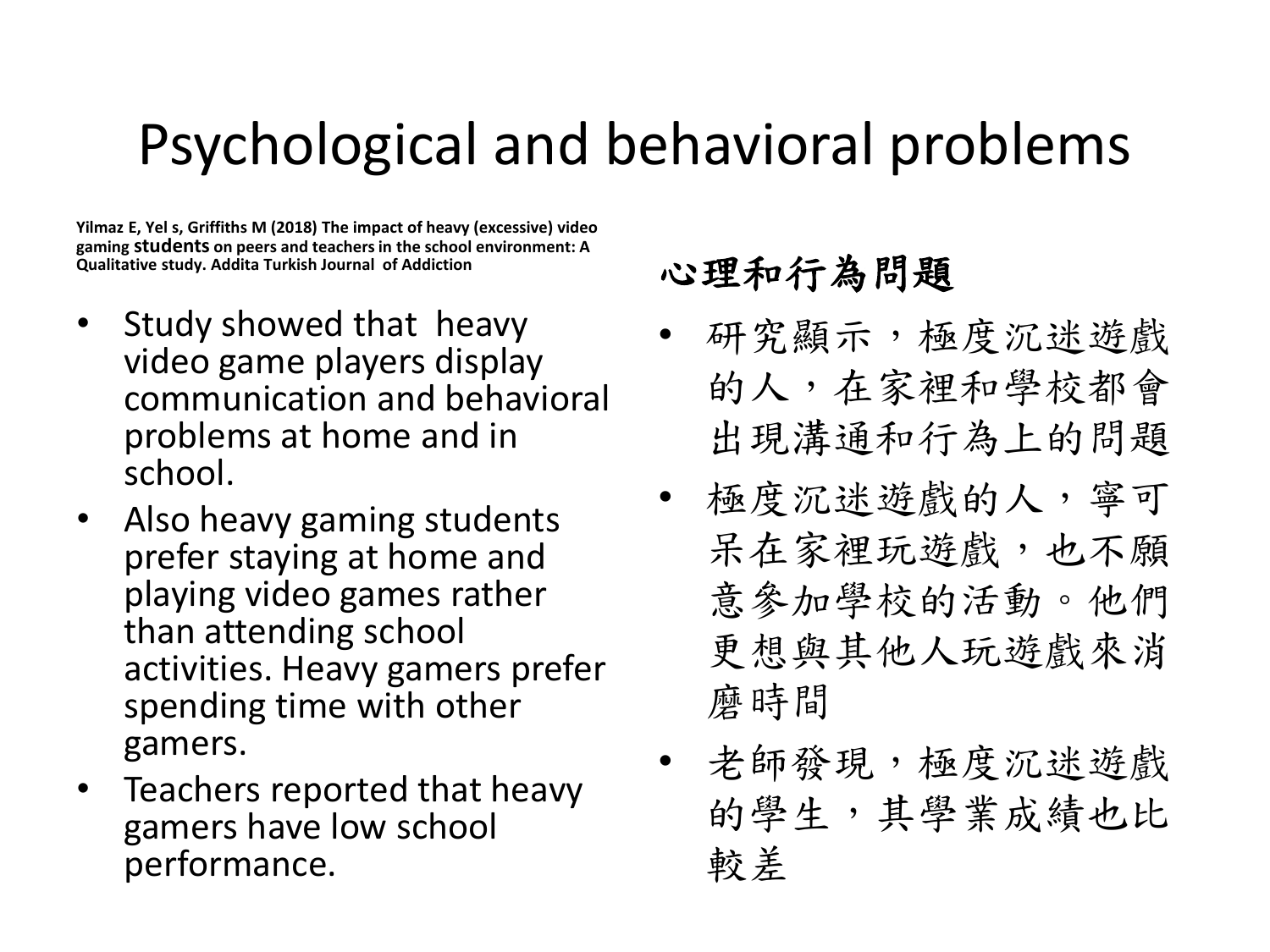# Similarities of Harms

#### **Video Gaming addiction**

- Physical (sitting postures, carpel syndrome, eyesight, no exercises)
- Dietary (poor, skip meals)
- Sleep (poor)
- Neglect of school work
- Morals (lying cheating, stealing, lacks responsbility)
- Psychological (low self esteem, guilt shame)
- Financial (debts)

### **Gambling addiction**

- Lacks exercise, poor postures, no sunlight
- No time to eat, poor diet
- Lacks sleep plays into the night
- Misses work
- dishonesty, Integrity, responsibility
- Low self esteem, guilt, shame
- Debts, bankruptcy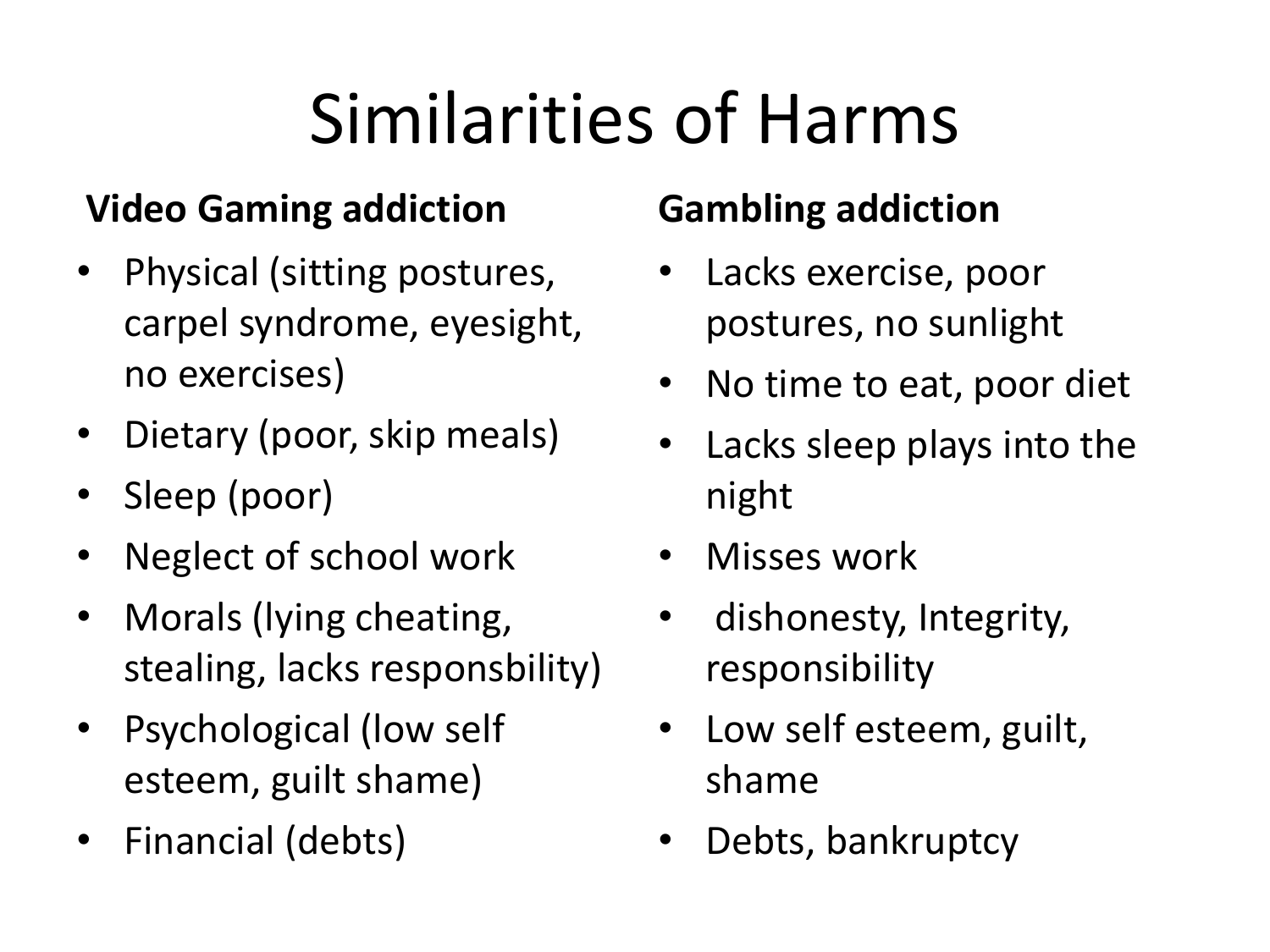擁有類似的危害

#### 遊戲成癮

- 身體(坐姿、腕管綜合症、 缺乏運動、不良姿勢、沒 視力、欠缺運動)
- 飲食(不良飲食、不進食) 沒時間進食、飲食不良
- 睡覺(缺乏睡眠)
- 荒廢學業/ 工作
- 道德 (說謊、作弊、偷竊、 不誠實、沒誠信、缺乏責 缺乏責任感)
- 心理 (低自尊、內疚、羞 低自尊、內疚、羞恥 恥)
- 財務(欠債)

#### 賭博成癮

- 見陽光
- 
- 欠缺睡眠、賭博至深夜
- 放棄工作
- 任感
- 
- 財務(欠債、破產)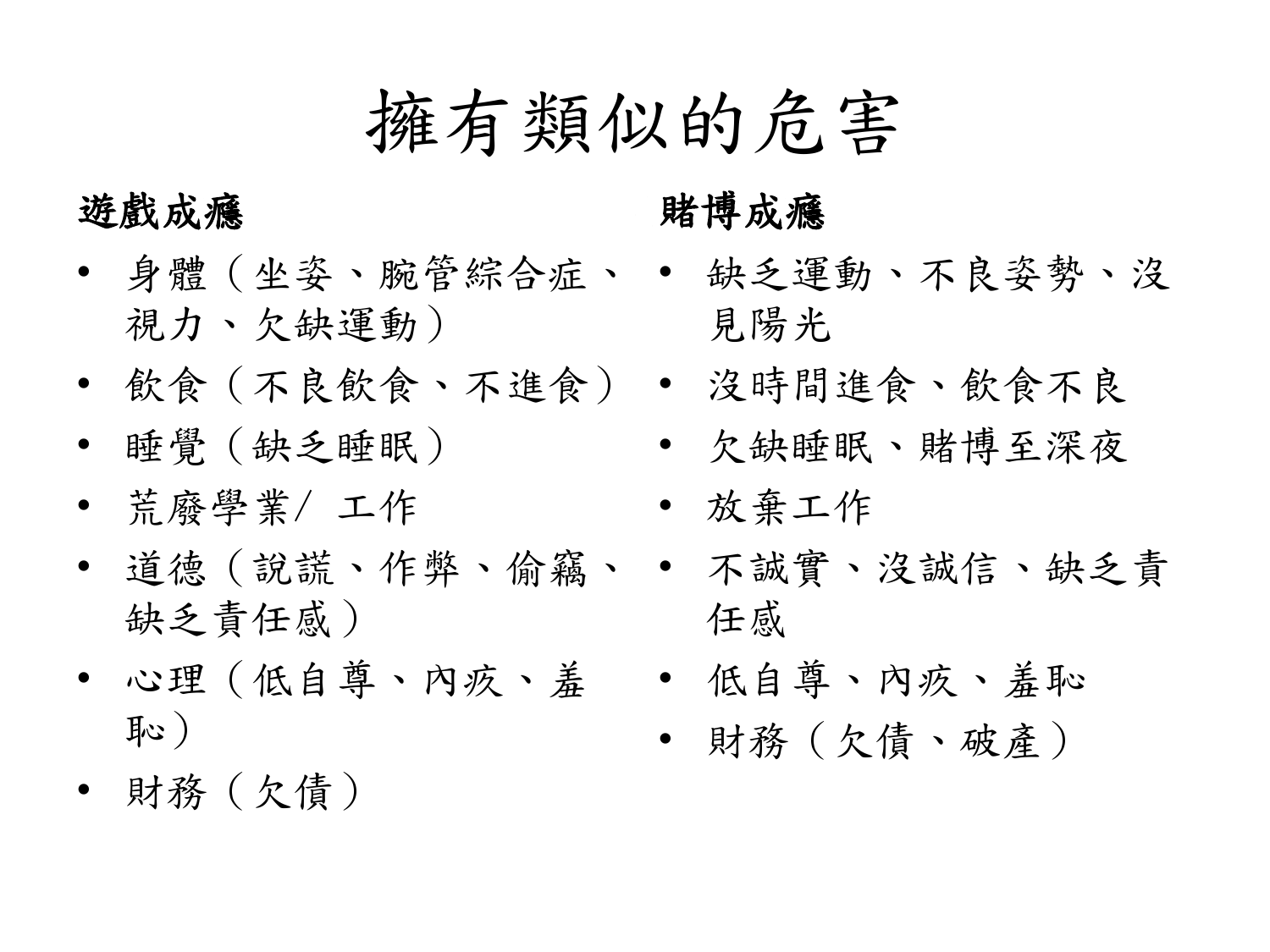Ladder to ruin of Gambling and Gaming -- 賭博及打機敗壞之梯

| <b>Excessive time spent</b> |                                               | 消耗時光、沉迷戲樂、忘記痛苦、忘記自己         |
|-----------------------------|-----------------------------------------------|-----------------------------|
| Physical harm               | 茶飯不思、睡眠不足、手部眼神受損                              |                             |
| Psychological harm          | 心神仿忽、情緒波動                                     |                             |
| Irresponsible               |                                               | 不負責任、不返工、放棄學業、不與家人溝通        |
| Moral bearings lost         | 失去良知                                          |                             |
| Integrity lost              | 不顧尊嚴                                          |                             |
|                             |                                               | Dishonesty 偷呃拐骗,不擇手段找賭本或打機錢 |
|                             | In debt, no job, no prospect  負債累累, 失業失學, 失前途 |                             |
|                             | Irreparable situation                         | 不能自拔                        |
|                             | Familial disharmony                           | 家庭不和                        |
|                             | <b>Family disintegration</b>                  | 家散人亡                        |
|                             | Lack of means of redress                      | 後悔莫及                        |
|                             | Shameful                                      | 無面目見人                       |
|                             | Lack of self respect                          | 自視不起                        |
|                             | Loss of purpose in life                       | 失去人生樂趣                      |
|                             | Inexpressible sorrow                          | 欲哭無淚                        |
|                             | Loss of the will to live                      | 絶望自殺                        |

 $\mathbb{R}^N$  and  $\mathbb{Z}$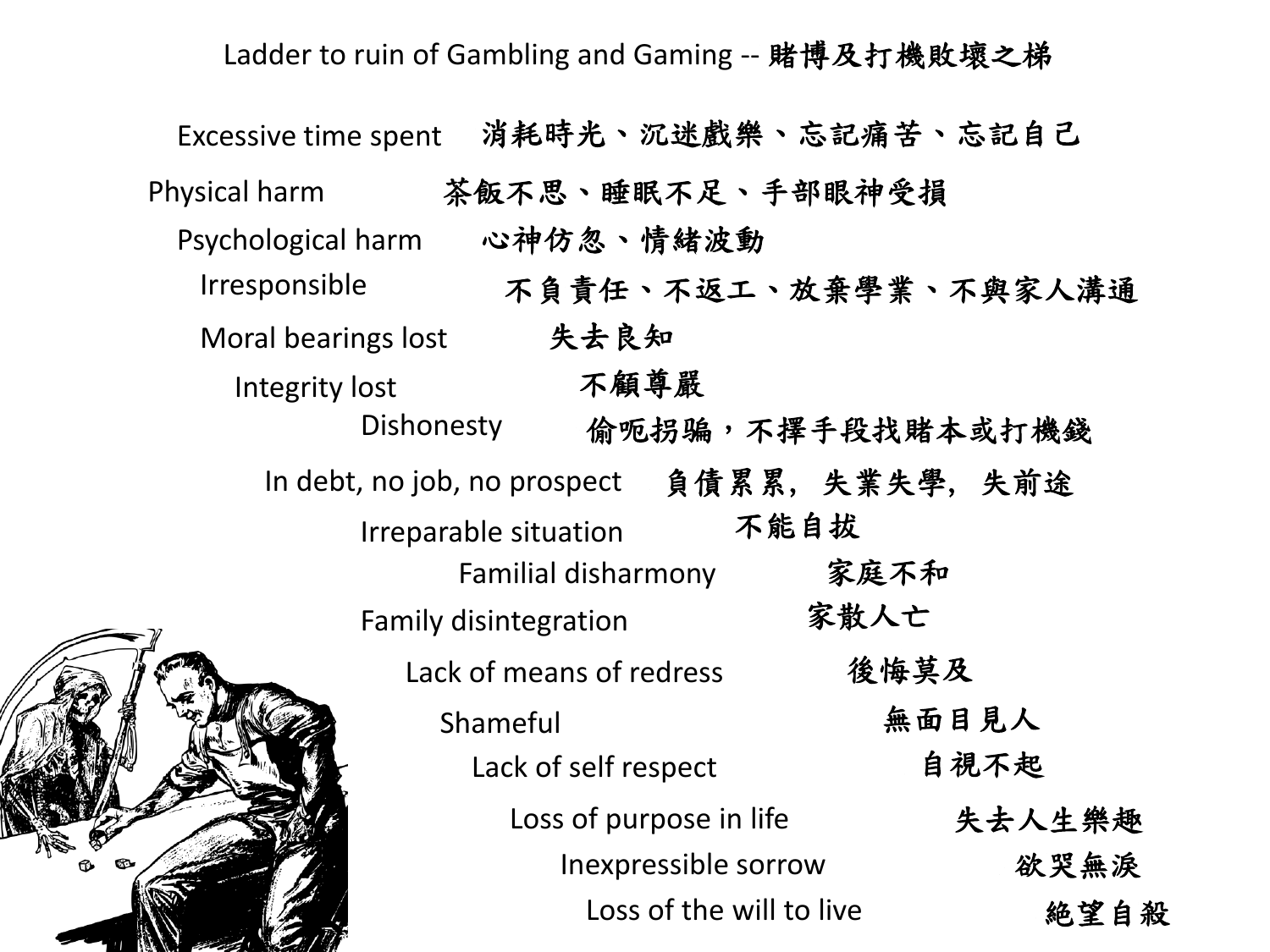# 8 Ways to Stop Gambling and Gaming 8個停止賭博或網絡遊戲的步驟

## SOLUTIONS NEW CONCEPT (Leung,GM. 2019)

# 用衣食住行自拔自救 保持節制 放棄賭博和遊戲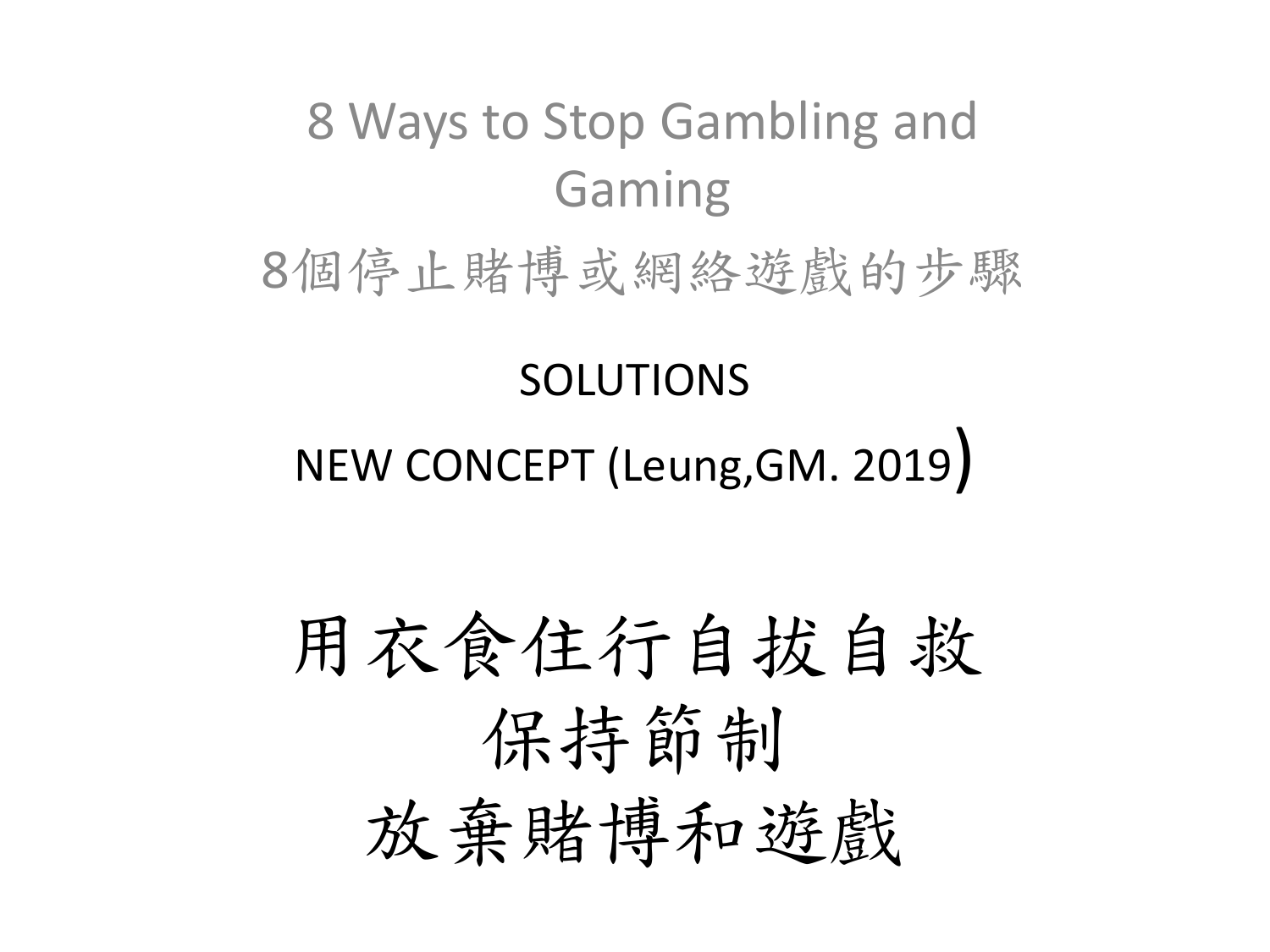NEW CONCEPT (Leung,GM. 2019) 8 Ways to stop Gambling and Gaming



Step 1 PHYSICAL WELLNESS 衣/外表 APPEARANCE SELF ESTEEM

- Positive appearances, increase confidence and be proud In what you have achieved
- Once you feel calm and good in yourself, self esteem increases
- Engage in physical exercises daily



keeping fit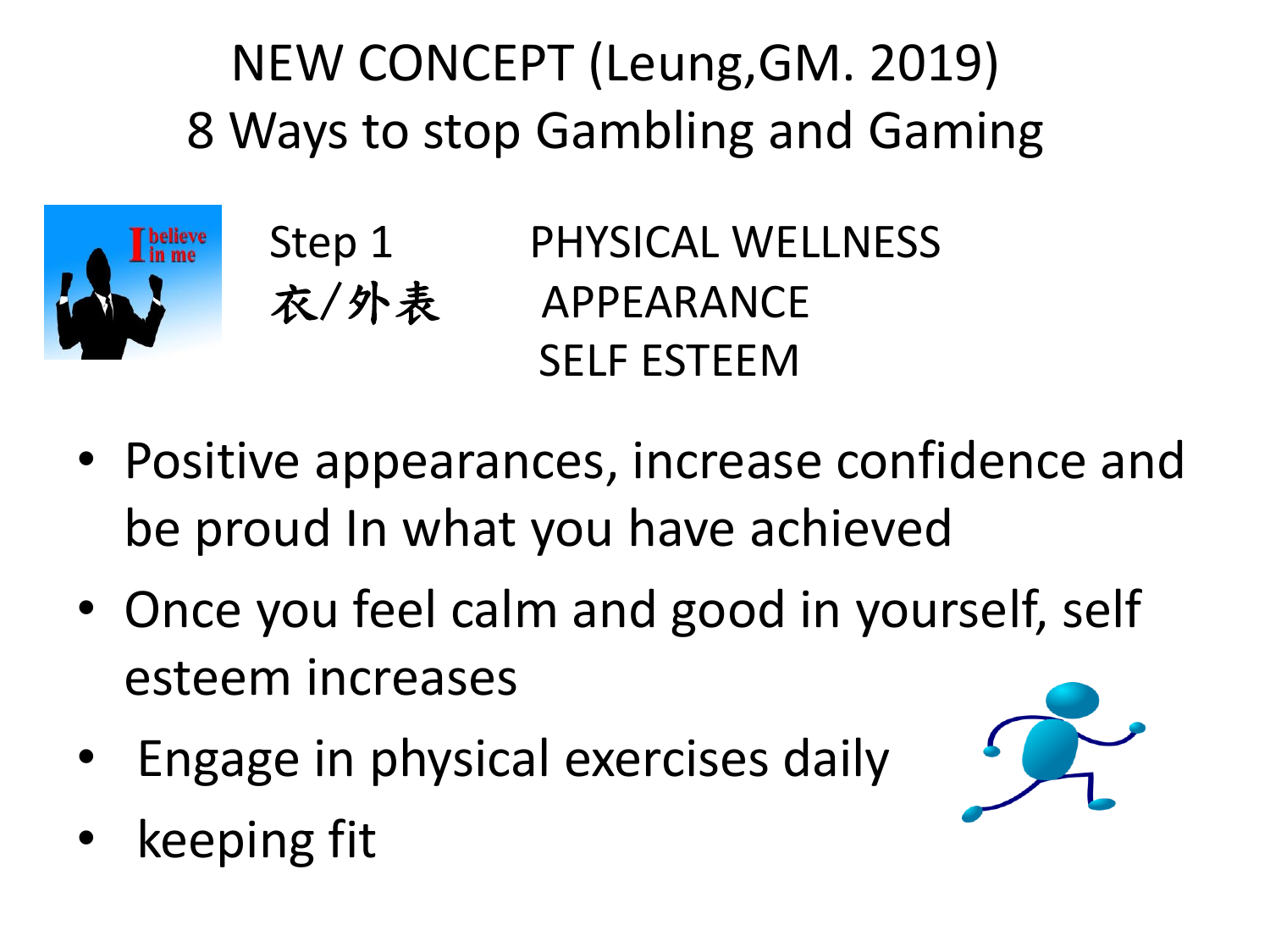### 8個停止賭博或遊戲的步驟

第1步 關顧自己 外表 自尊

- 良好的外表能增加信心,更能使你在努力 獲得的成就當中感到自豪
- 當你感到內心平靜以及正面的自我,自尊 心便能加強
- 每天也參與體能鍛煉
- 保持良好體格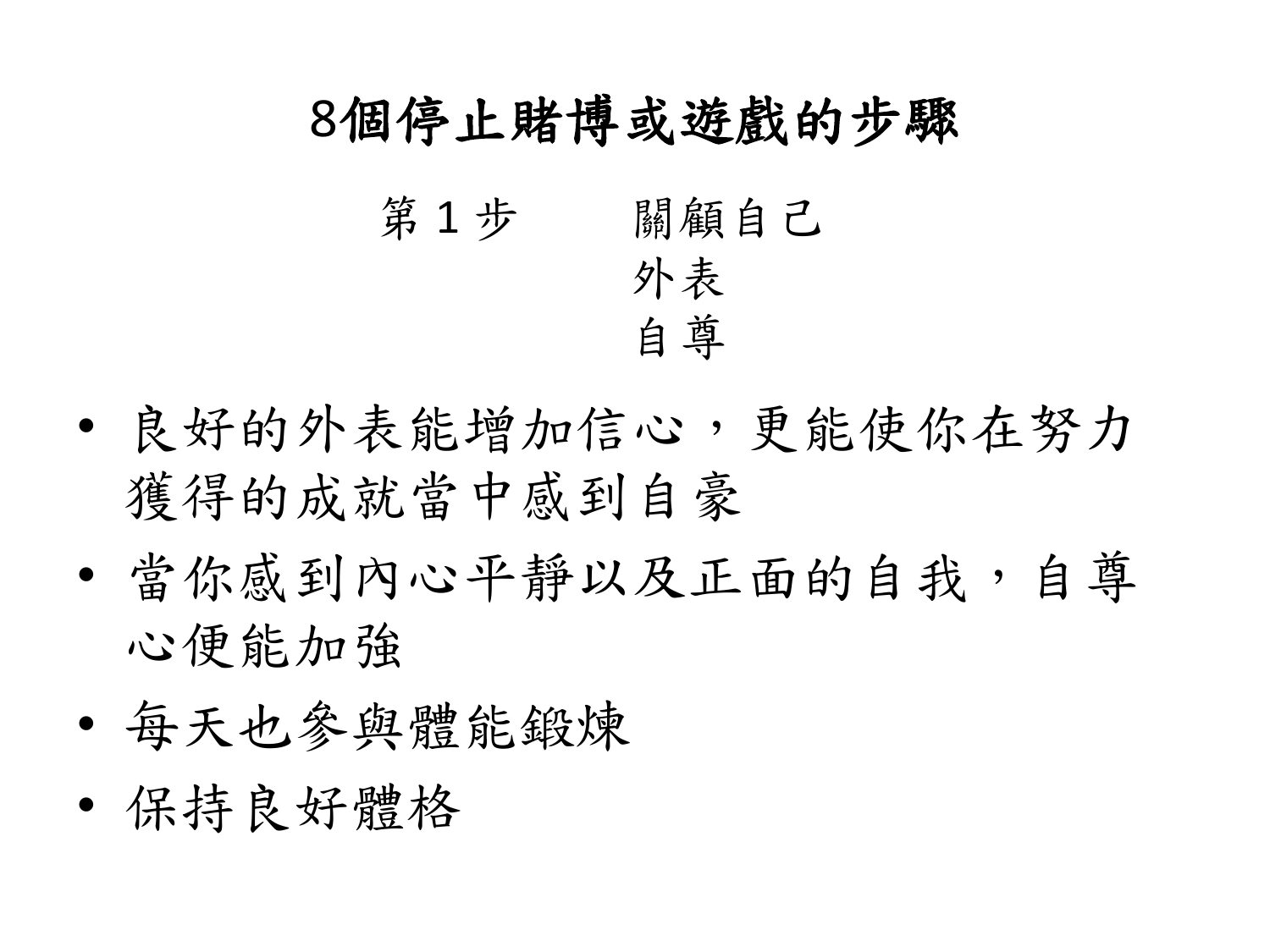### Increase Self-esteem

## 增長自我價值 {個人對自己作為的評估)

- Assert yourself , know your values
- 確認自我,建立正向的個人價值,
- Recognise your shortcomings, develop your strength
- 認識自己的長短處, 培養以下的五點:
- like academic abilities <br>
<sub>学術能力</sub>
- connecting with people  $\qquad \qquad \mathbb{R}^n$  繫社會
- Ability to build up your strength 運動能力
- Conduct your wellness behaviour 行為儀表

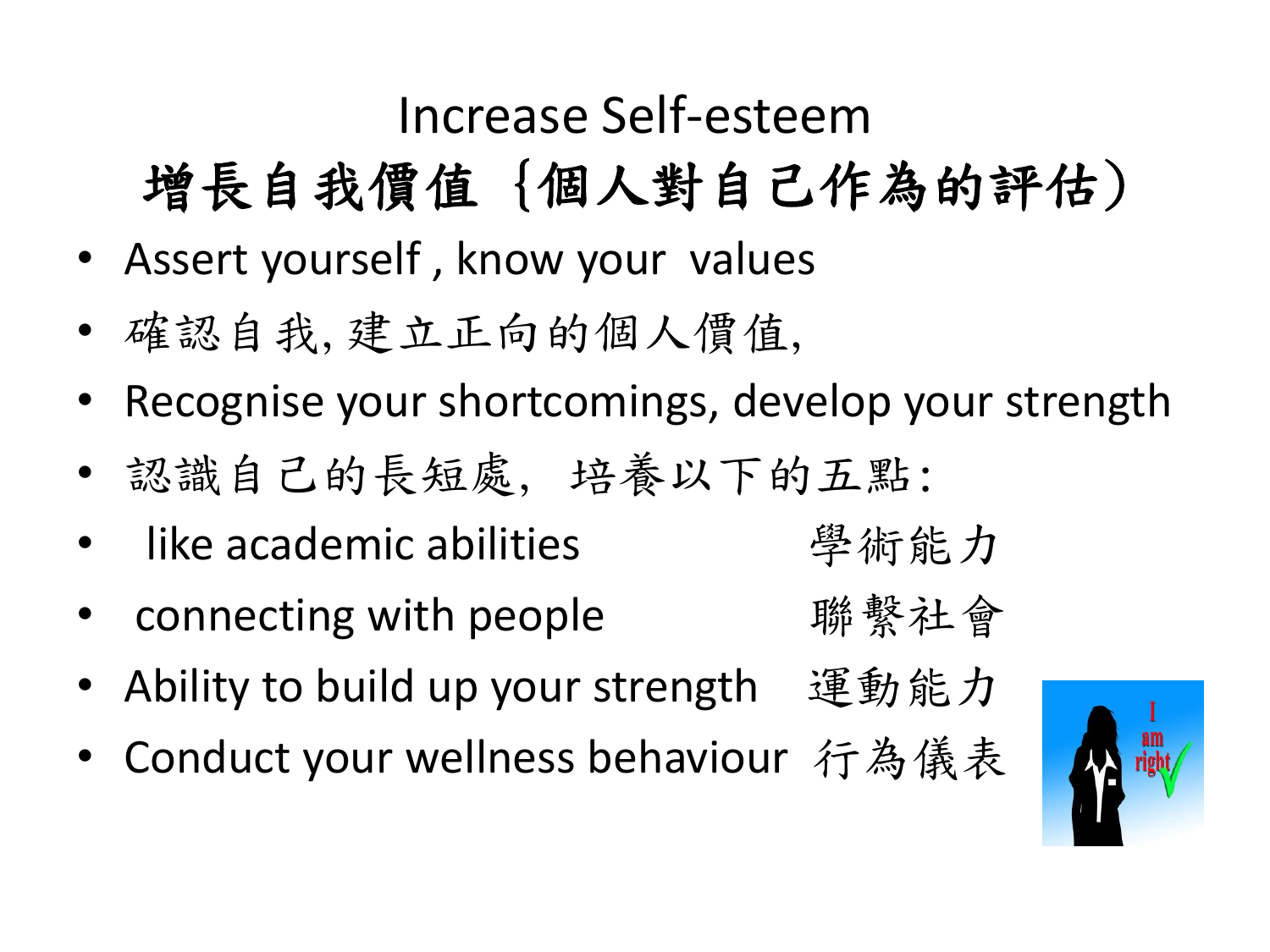# Physical Exercises 身體鍛煉

- SWIMMING
- TAICHI
- STRENGTH TRAINING
- WALKING
- PLAYING SPORTS
- DANCING
- 游泳
- 太極
- 耐力訓練
- 步行
- 進行體育運動
- 跳舞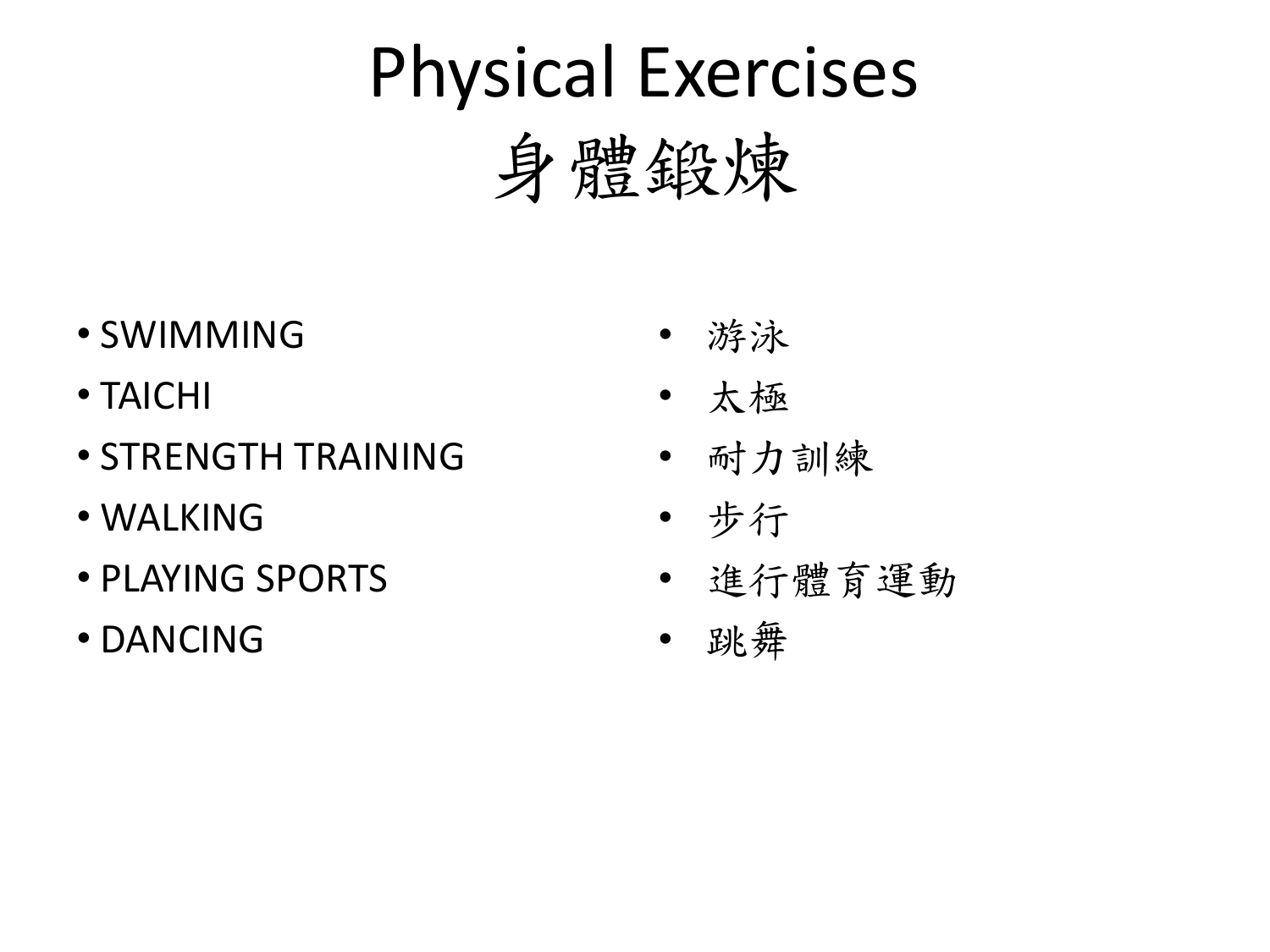## STEPS TO STOP GAMBLING/GAMING

STEP 2 Nutrition 食



- Take a healthy and balanced diet, (lots of liquids-milky drinks, water, tea. Fruits, Green vegetable, Lean Meat, Eggs, Fish, Beans, carbohydrates)
- Take time to eat what you have, stop thinking or playing on mobiles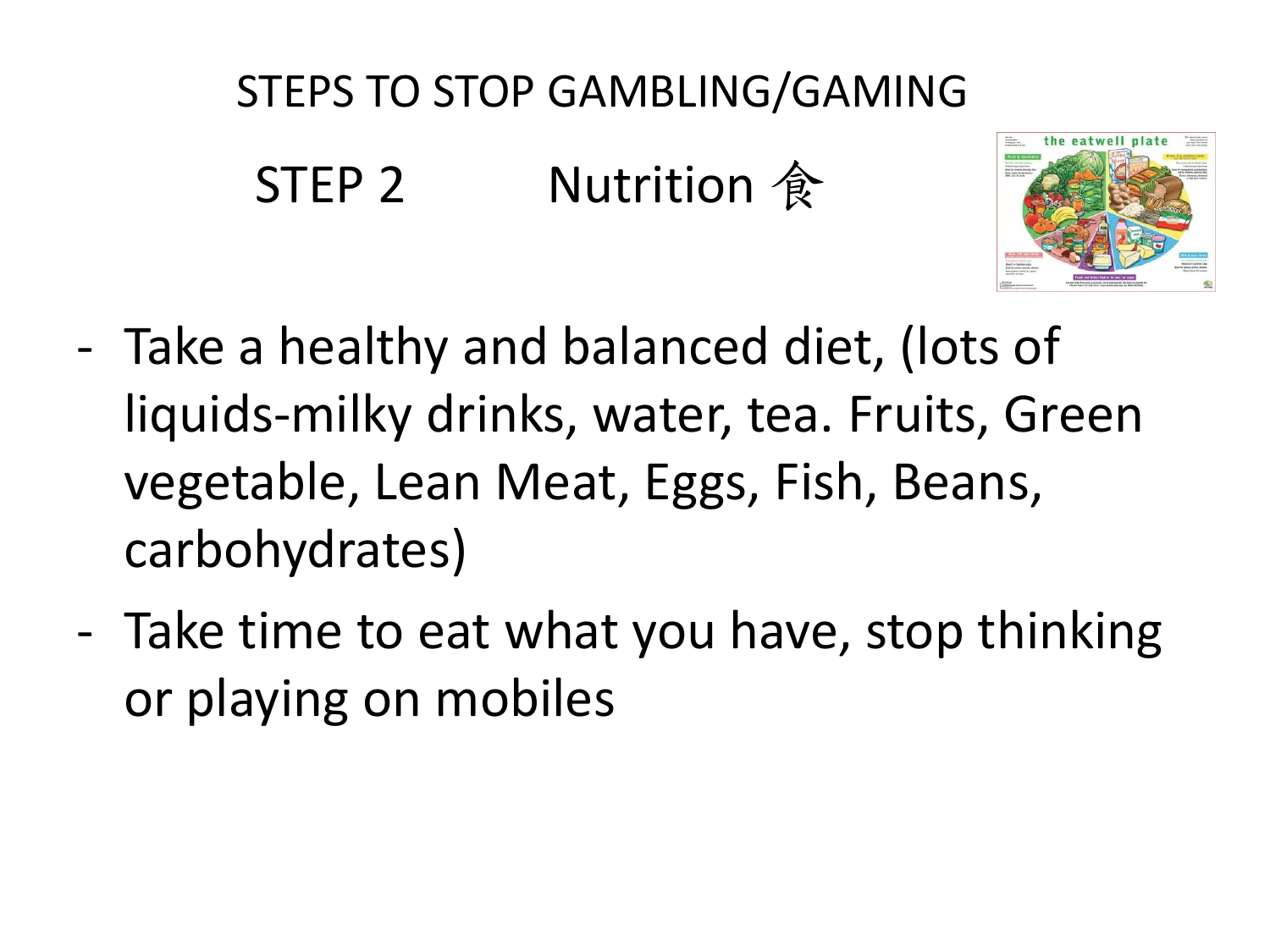## 停止賭博或遊戲的步驟

### 第2步 飲食與營養

• 選擇健康及均衡的飲食

- (大量的乳液飲料,水,茶,絲色蔬菜, 瘦肉,雞蛋,魚,豆類,碳水化合物)
- 用餐時專注進食,停止思考及使用手機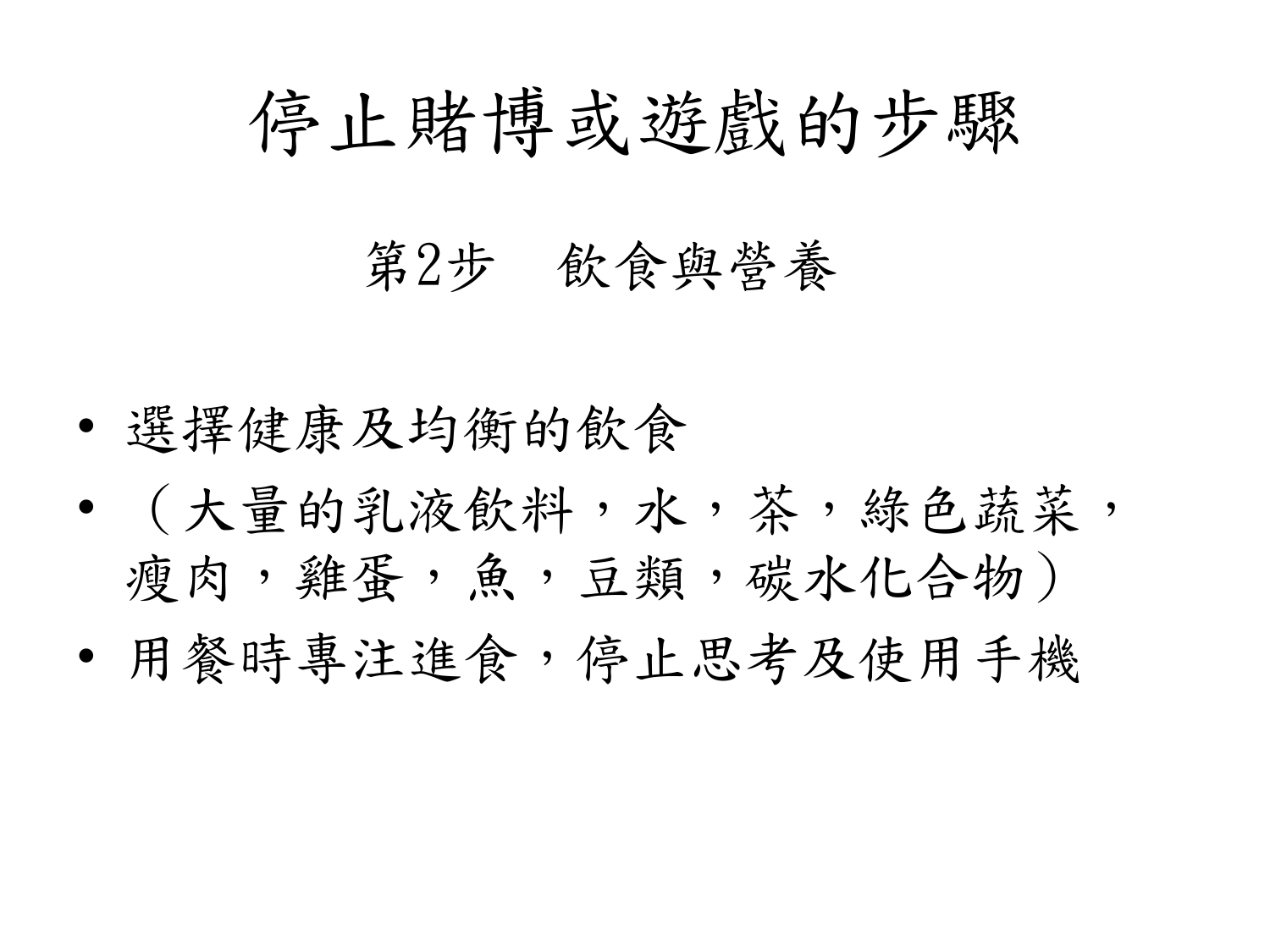### Step 3 Promote an Enriched Environment 住

Try to promote a warm, forgiving, relaxed, loving and supportive home for family members and the addict.

Learn to enhance your strengths, reduce deficits.

Cherish what one has and don't linger on what you lost or the past



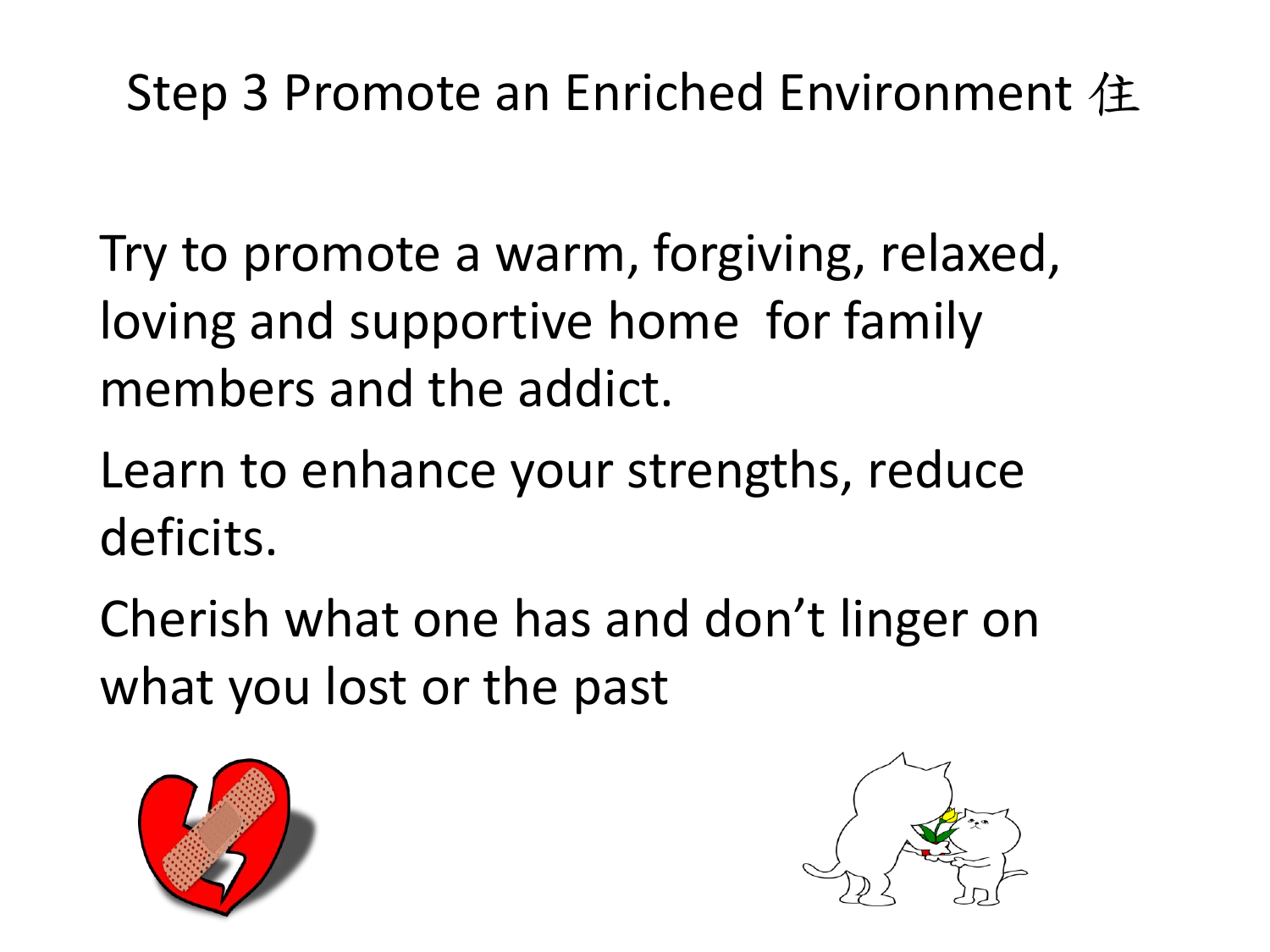## 第3步 營造一個豐盛的環境

- 鼓勵家庭成員和成癮者營造一個溫暖, 寬 容,放鬆,有愛和互相支持的家
- 學會增強自己的優勢及改善不足
- 珍惜自己所擁有的東西,不要停滯或糾纏 於過住的損失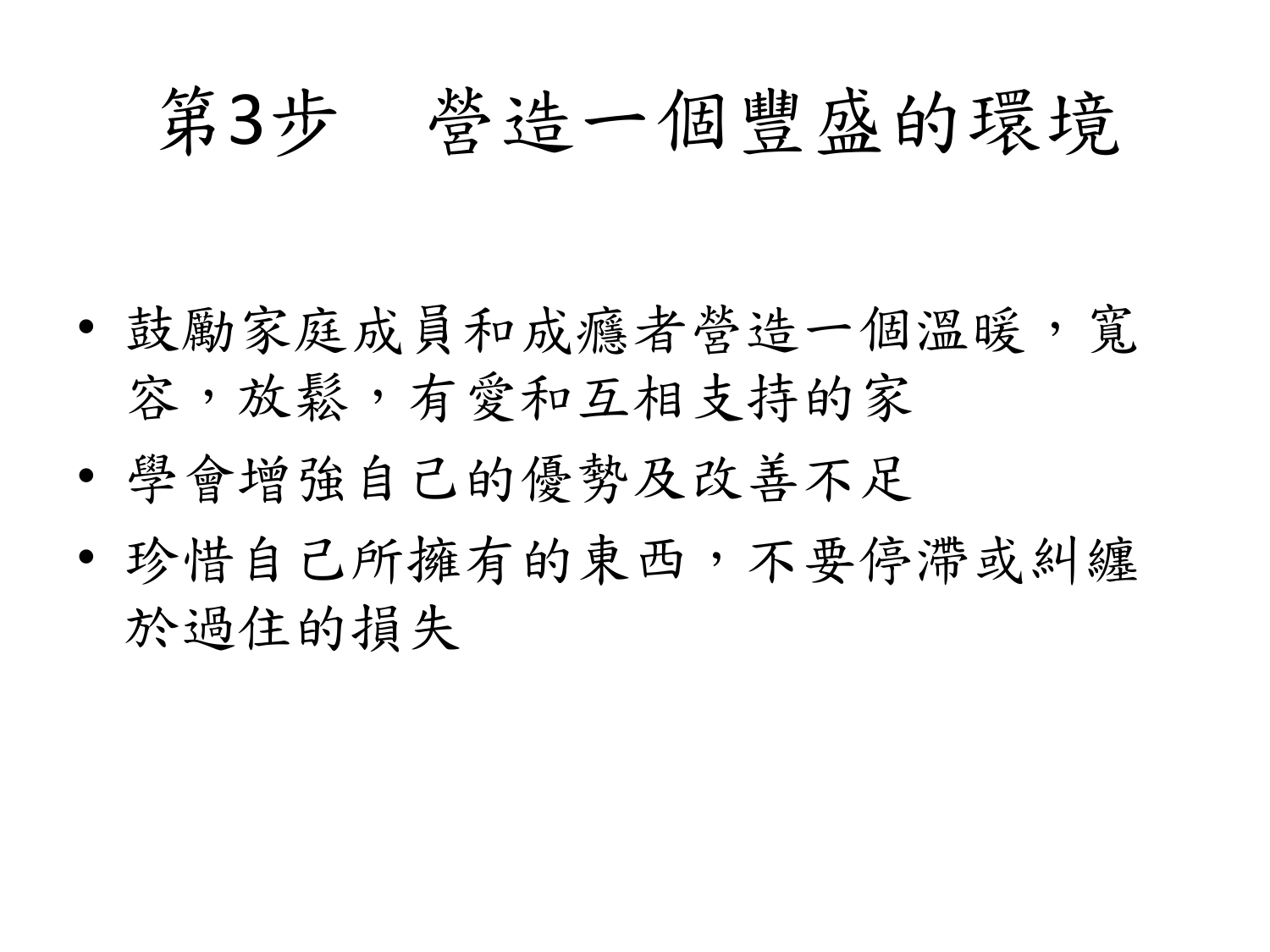## STEP 4 Practise Moral Behaviors 行 第4步 道德行為

- Moral values are set of principles guiding us to evaluate what is right or wrong, can shape our personality and help us to make decisions. Children learn through moral stories. Honesty, responsibility, Integrity, Fairness, not hurting society or others.
- 認識道德是為人處世的基本規範;故此做人 須有誠信;負責任、厚道、良心;不損害他或 社會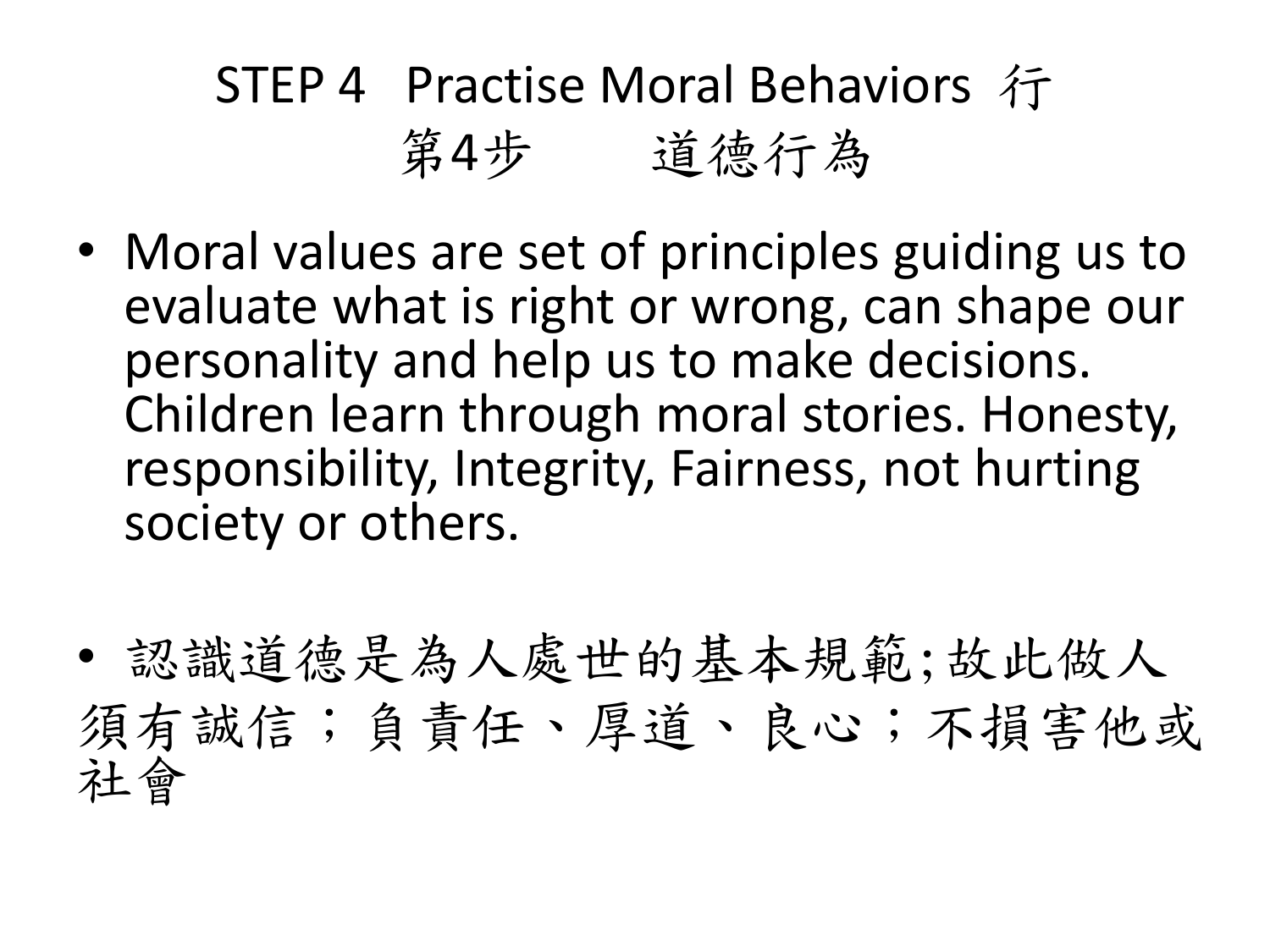

## HONESTY 誠信

No stealing, cheating, lying But as Solzhenitsyn (Nobel Prize writer) pointed out : " We know he is lying, He knows he is lying, He knows we know he is lying, But he is still lying"

不偷不騙,路不拾遺,不說謊 但有些人卻犯上索爾仁尼琴(諾貝爾獎作家)指出的弊病: 我們知道他在說謊, 他自己也知道自己說謊, 他也知道我們知道他在說謊,但他仍然說謊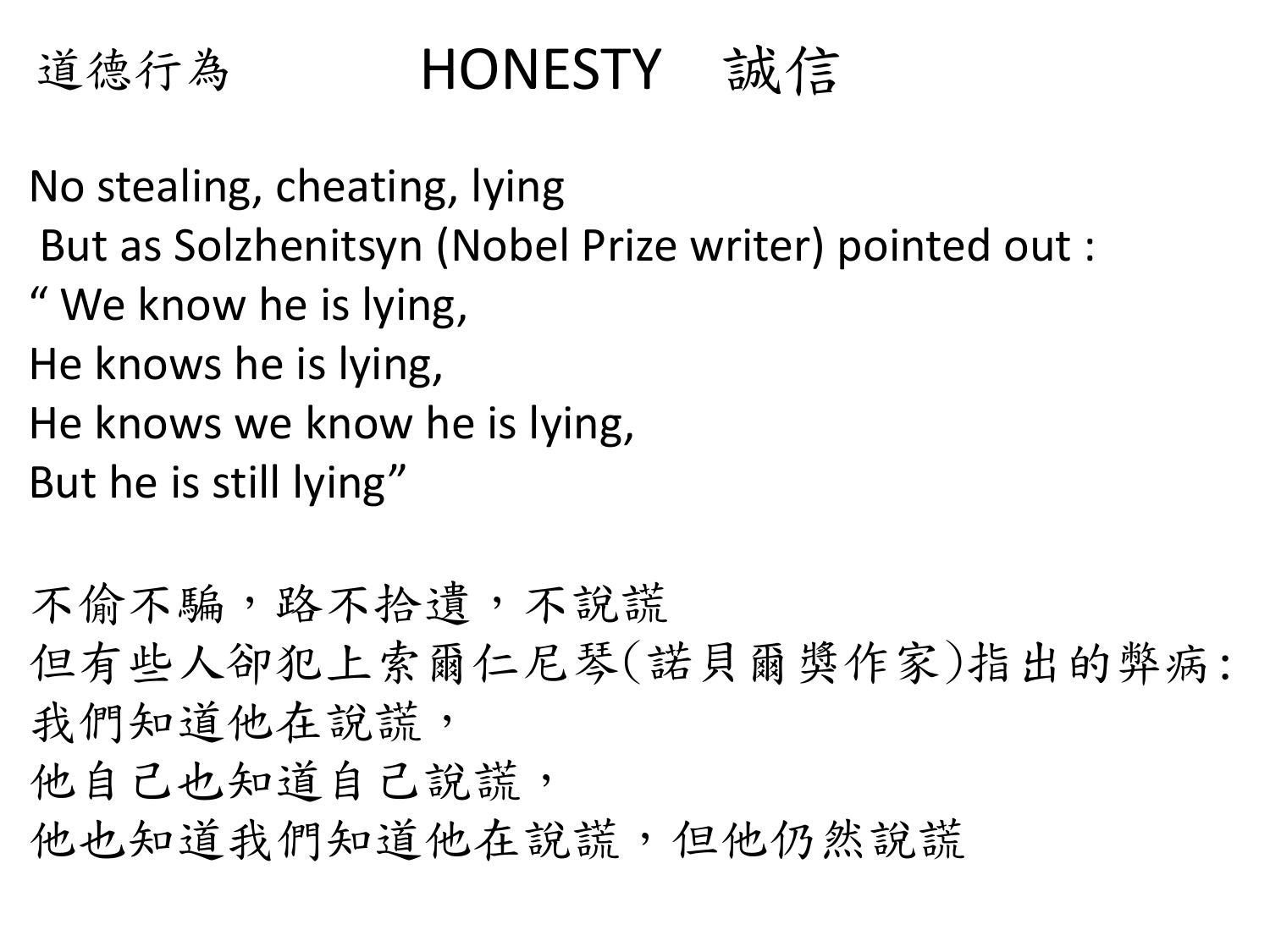# 道德行為 Responsibility

- We take responsibility and consequences of our choices. Set good examples and commit no crimes.
- Students: need to study and help parents
- Self: admit mistakes/failures and change
- Parents : to provide care and education
- "once your child has taken on a task, you have to supervise, guide. But not like some who would give up or don't care"
- 以身作則,責無旁貸,不做犯法的事,不同身份有它的責任
- 學生的責任:勤學、幫父母
- 自我的責任: 做事盡責,知錯能改
- 家長的責任:兒女起居飲食和教育
- 作為家長,一旦決定將某事情交給孩子做,給孩子負責,父母就要 「監督」 孩子做事的進度,不能採取「不管」或「無所謂」的態度. 不然會滋長孩子不負責的心態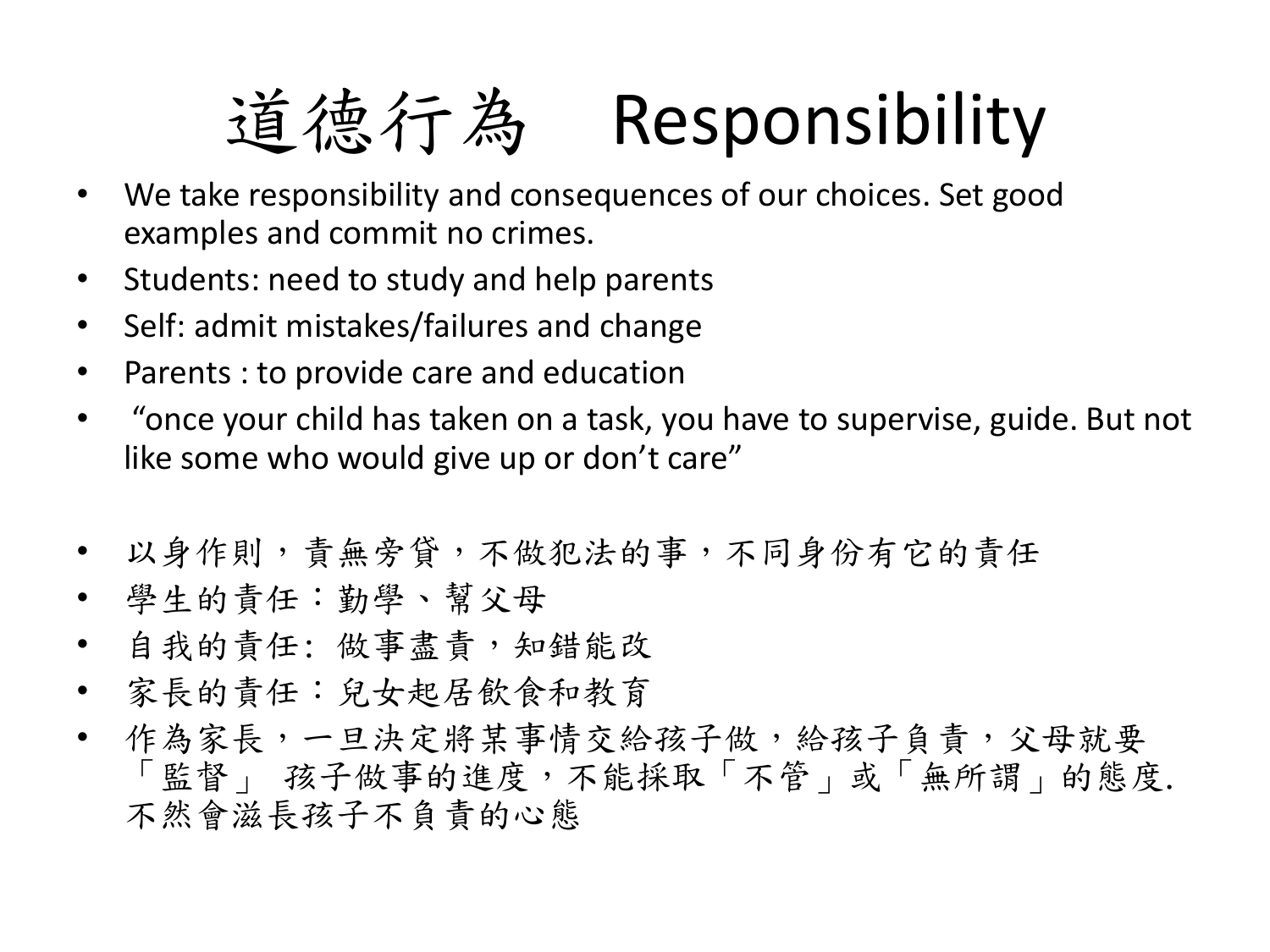## Integrity 廉潔

- Self disciplined, stand up for what is right 行為端正, 潔身自律:
- Telling the truth and keep promise

說真話, 一諾千金

• Acting on confidence without betraying others 開心見誠

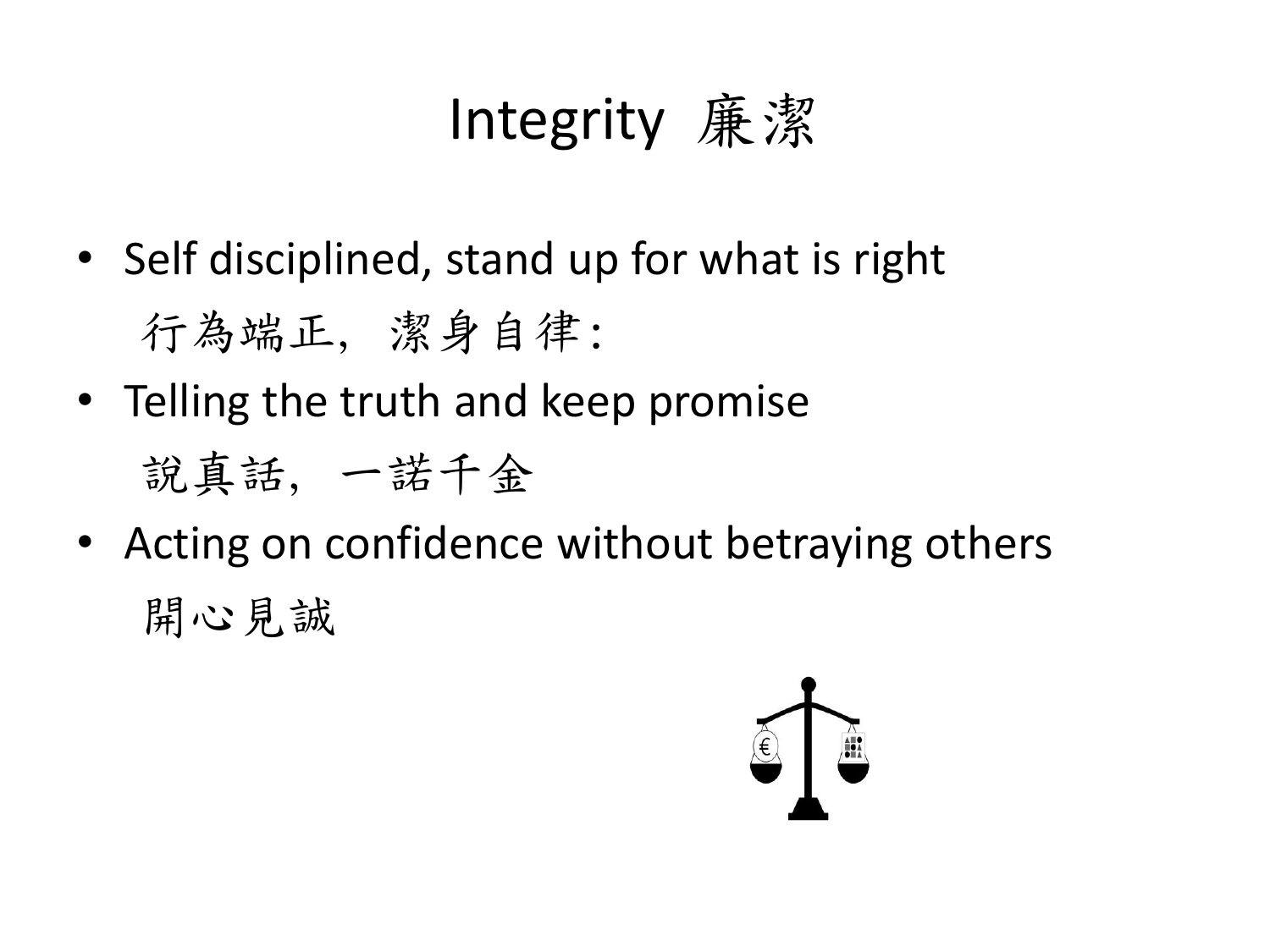## COMPASSION and FORGIVENESS 同情心及寛容

• Actively caring, altruistic, respectful behaviors and develop empathy and sympathy 培養憐憫心及同理心

• Can forgive self, Letting go of your own mistakes and forgive others 能夠原諒自己及他人

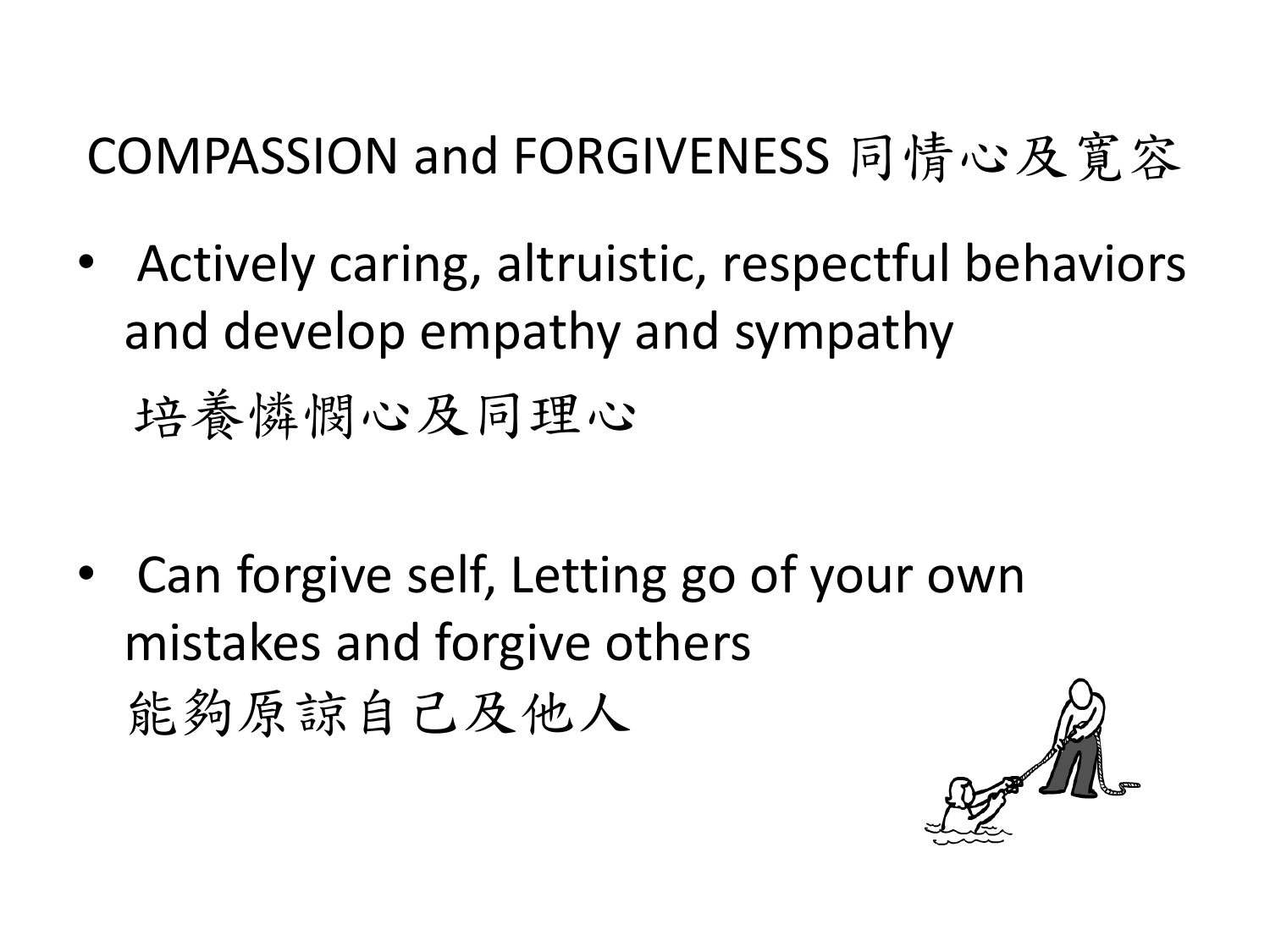## STEP 5 SELF REGULATION 第5步 自律

- Self-regulation is an ability to manage one's emotion and behavior in accordance with situational demands. It consists of a set of skills with which one can resist highly emotional reactions to upsetting stimuli (urges). Methods include having clear life goals, proceeding with it, self reflect and resist temptations to change.
- 「自制力」 指有自覺力,和能靈活地控制自己的情緒, 和約束自己的言行。培養自制力的方法是: 1) 明確人生目標、2) 堅持執行計劃、3) 决不遷就自己 4) 克服引誘、 5) 反省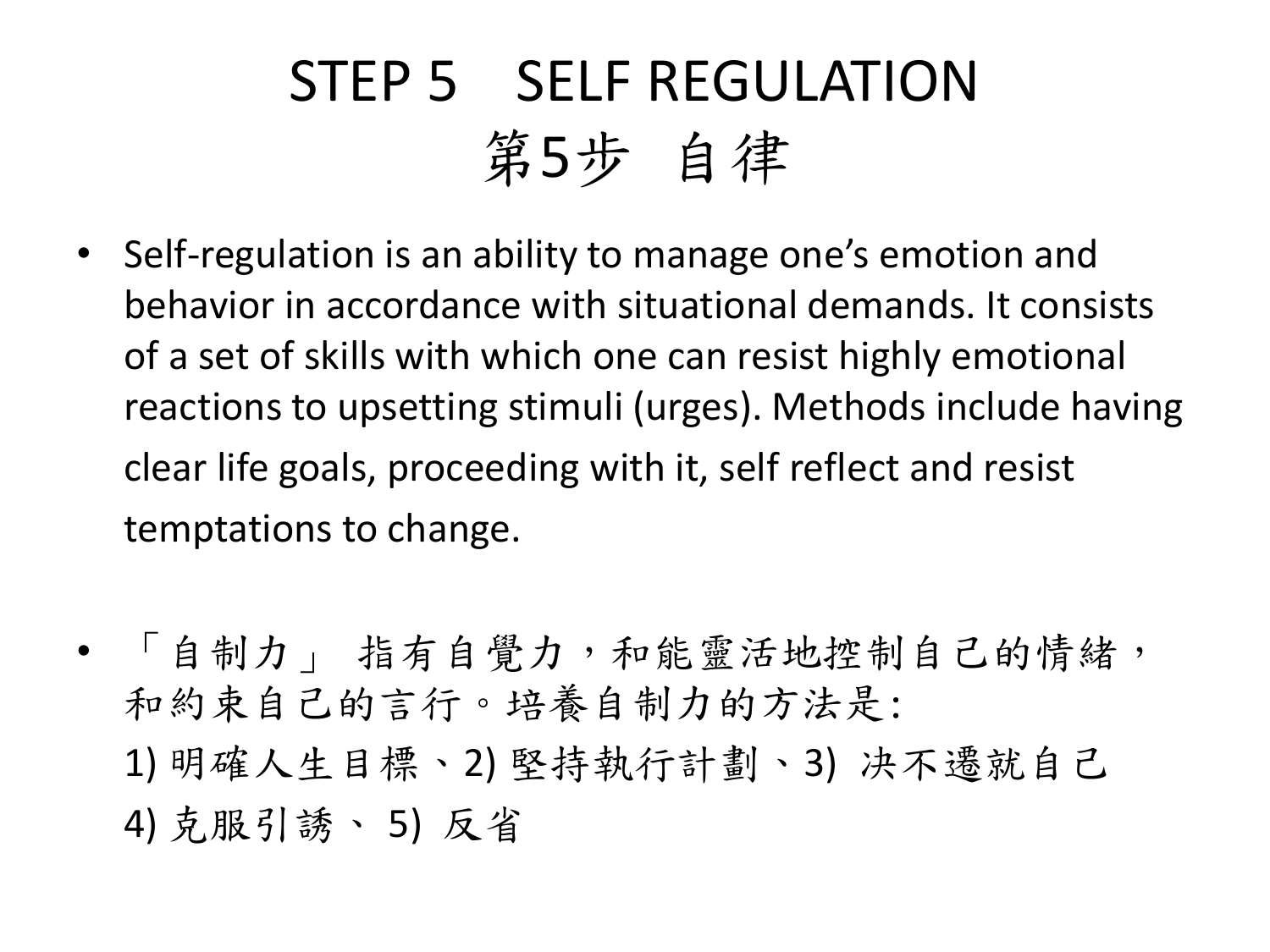

### STEP 6 Coping with urges/To control

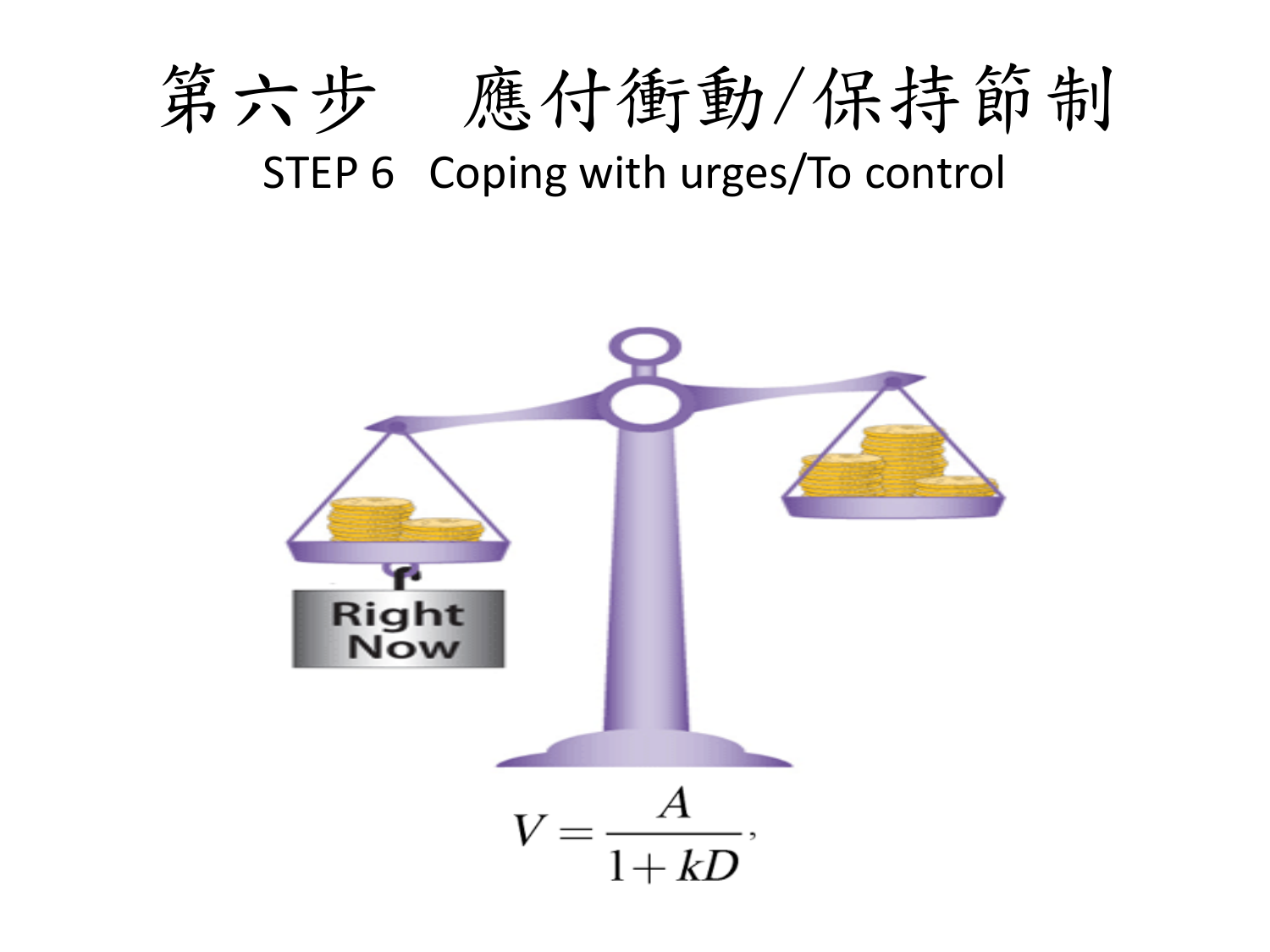# 第六步 應付衝動/保持節制 STEP 6 Coping with urges/To control

- 刪除所有有關賭博或遊戲網站的連結 (Stop all links and access to gambling or gaming sites)
- 想像一下失敗和負債的感覺 (Think of the feeling of failure and debts)
- 想像一下被停學,警察拘留,因債務及高利貸而 無法正常生活 (Think of the fear of being suspended from school, police, debts, loan shark)

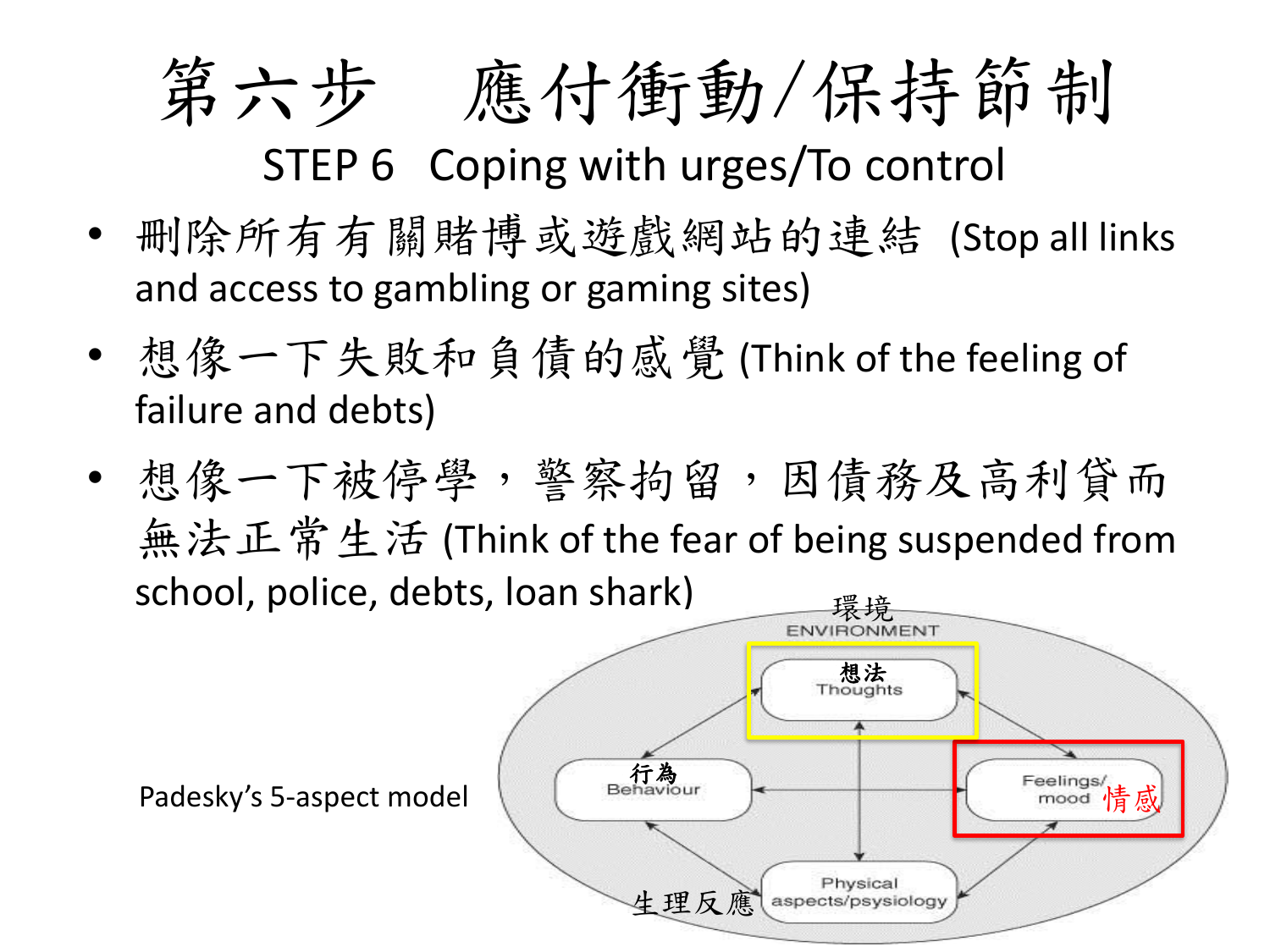

- 停一停,深呼吸一口氣,專注並尋找替代 方 案 (Take a deep breath and concentrate on replacement)
- 嘗試持續運動鍛煉,工作/學習或其他項目 (continue to exercise, job/study or other projects)
- 尋找處理財務問題的方法 (Think of ways to managing financial problems) \*\*\*
- 提醒自己有關積極的自我和道德價值觀 誠 實, 正直,善良和愛(Remind yourself of positive self and moral values, e.g. Honesty, integrity, kindness and love)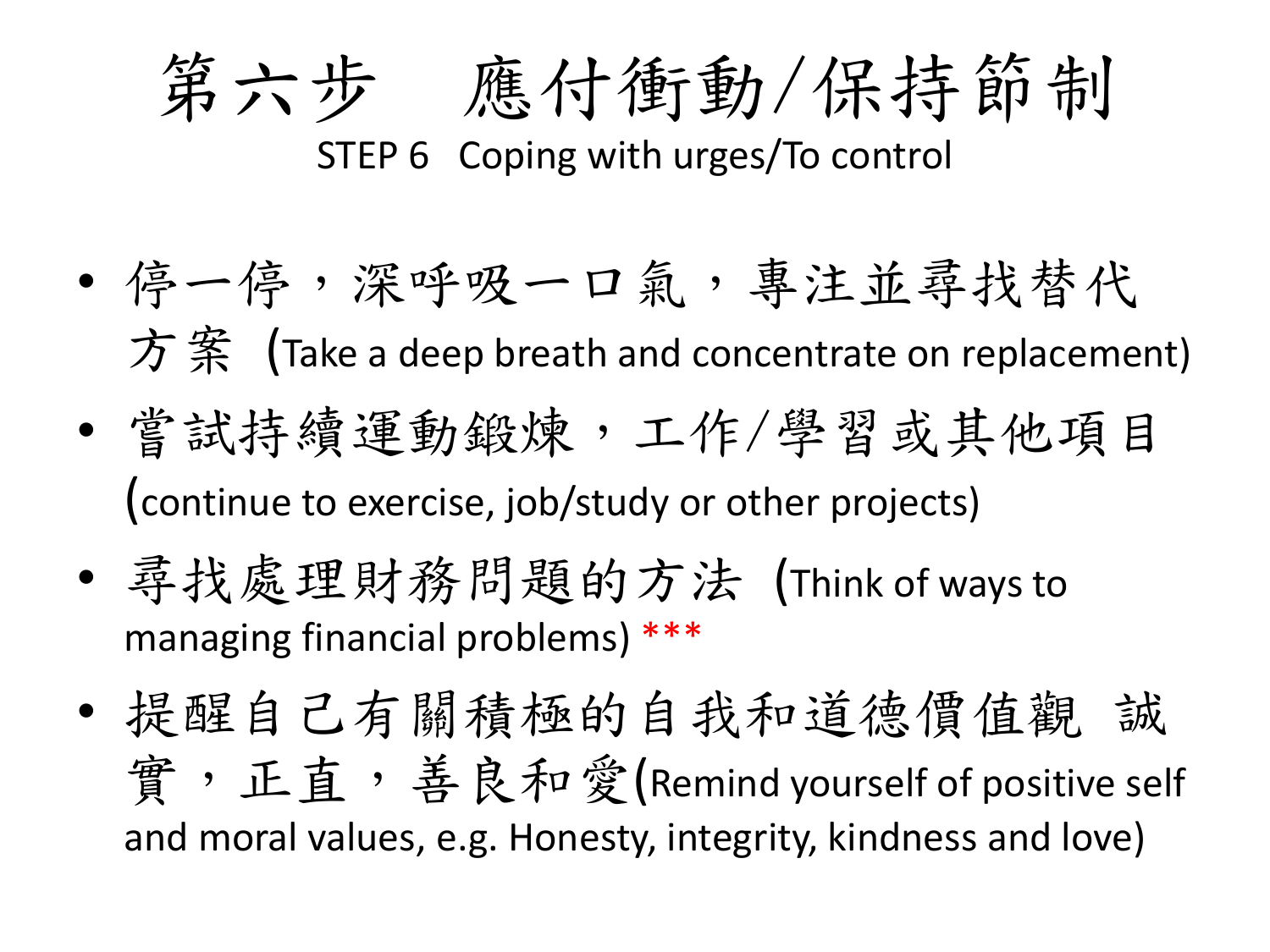第七步 應付內疚

STEP 7 Coping with Guilt

- 內疚可以幫助你作出改變 Guilt can help you change
- 承認自己在賭博/遊戲中犯了錯誤,並傷害了自己 和身邊的他人 Admit that you have made mistakes in gambling/gaming, hurting yourself and others
- 嘗試使用解難的方法,鍛煉你的前額葉來做出決 定 (在遊戲或賭博時,你的「中腦」 (midbrain) 正在主導控制中)Try to use problem solving, exercise your forebrain to make decisions (when gaming or gambling, your midbrain was in control)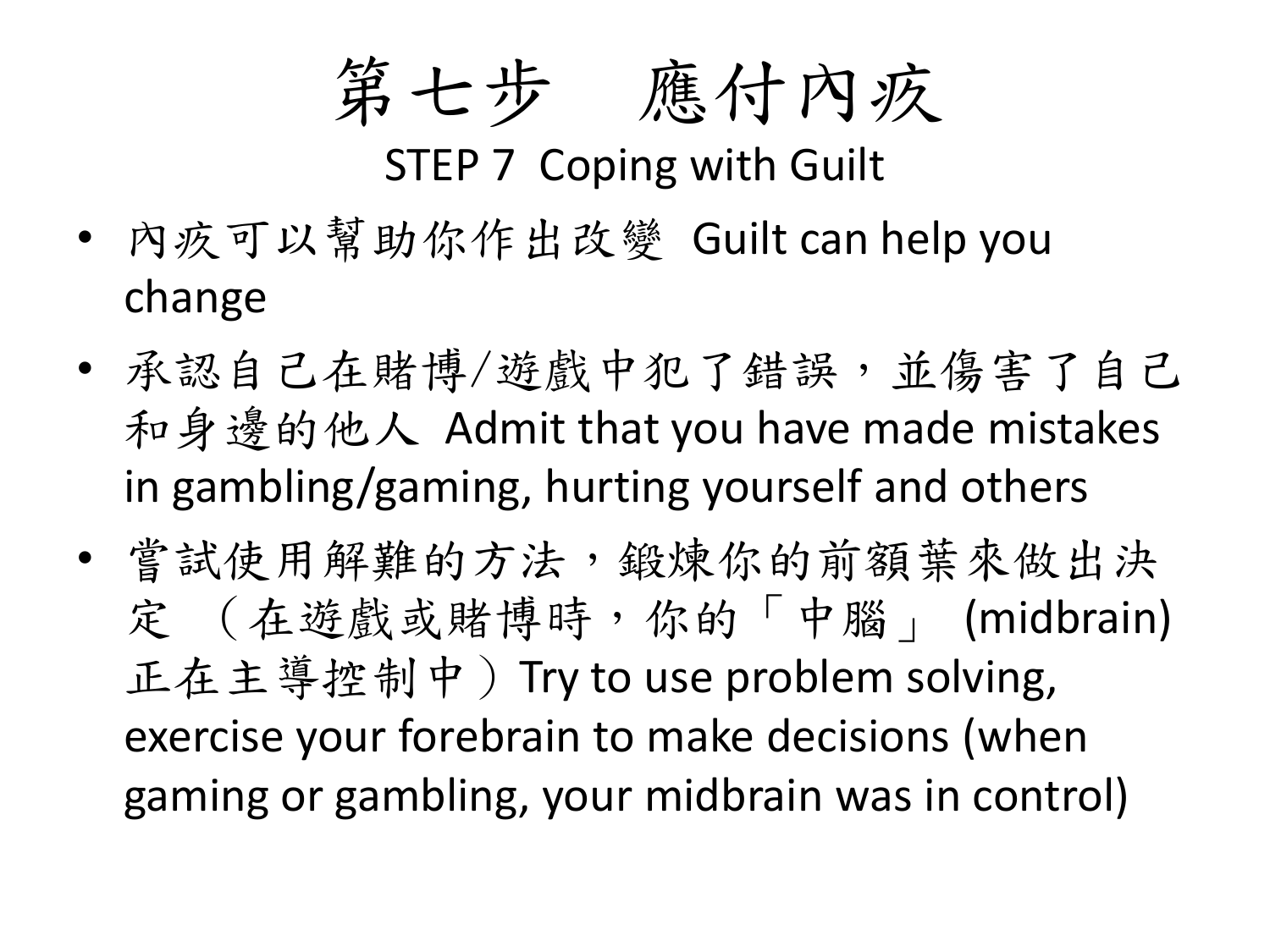第七步 應付內疚

STEP 7 Coping with Guilt

- 感到抱歉並作出修改 (Feel sorry and make amendments)
- 制定放棄賭博和遊戲的計劃 (set a plan to give up gambling and gaming)
- 讓家人鬆一口氣以,安頓下來並恢復常規 (To give family relief and settle back to routine)
- 不要再賭博/遊戲 (Don't gamble/gaming again)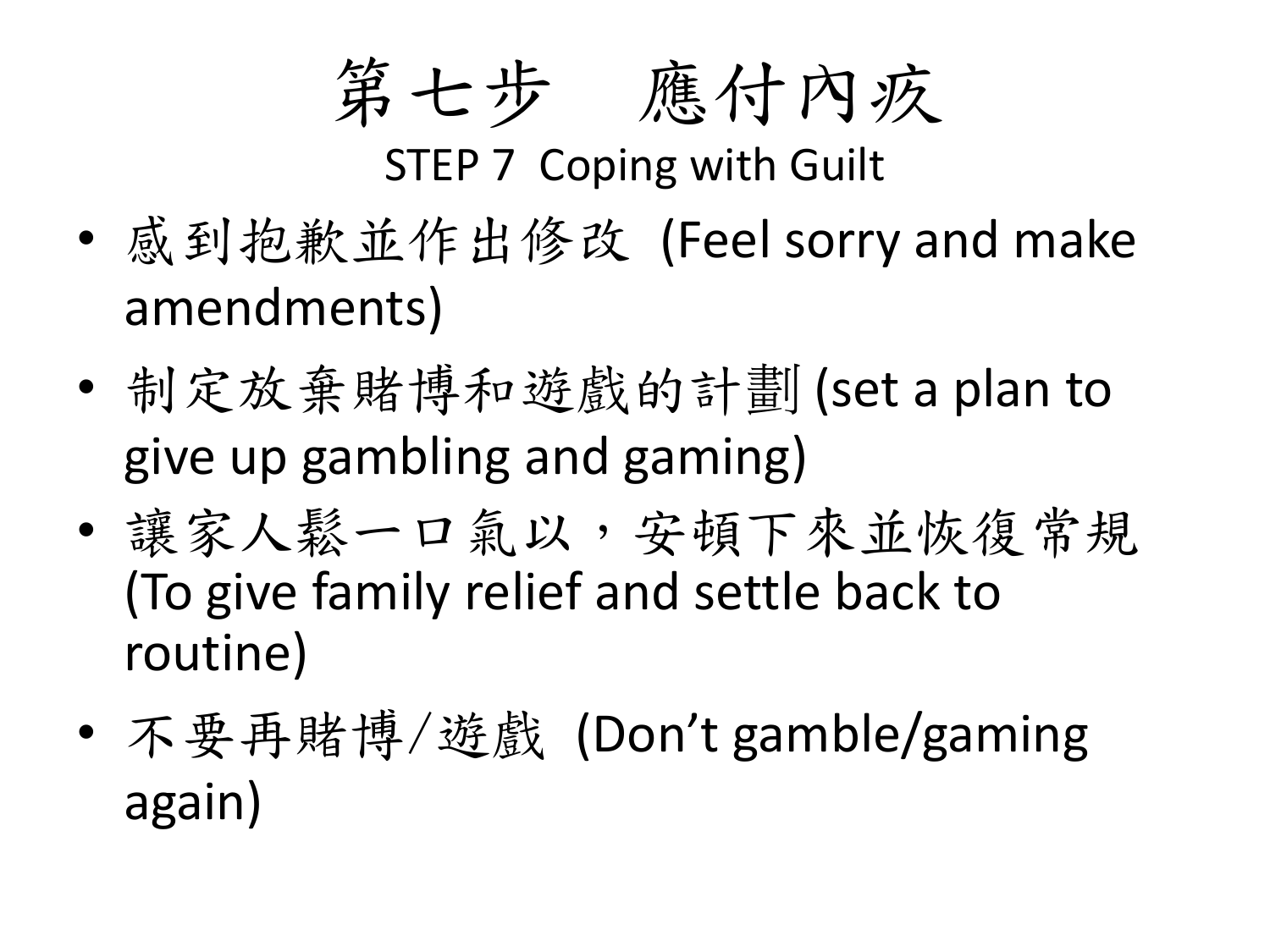第八步 打破羞愧

#### STEP 8 SHREDDING SHAME

- 惡性的羞恥心是一種維持嚴重賭博和遊戲的情緒 惡性的羞恥會利用「妄念,成為追逐夢想的借口」 (Toxic Shame is an emotion that maintains severe gambling and gaming using Distortions like "wishful thinking; chasing the dream.. ")
- 利用認知行為方法來挑戰並轉化那些惡性和扭曲 的羞恥思維 (Cognitive behavioral methods are needed to challenge those SHAMEFUL thoughts and distortions)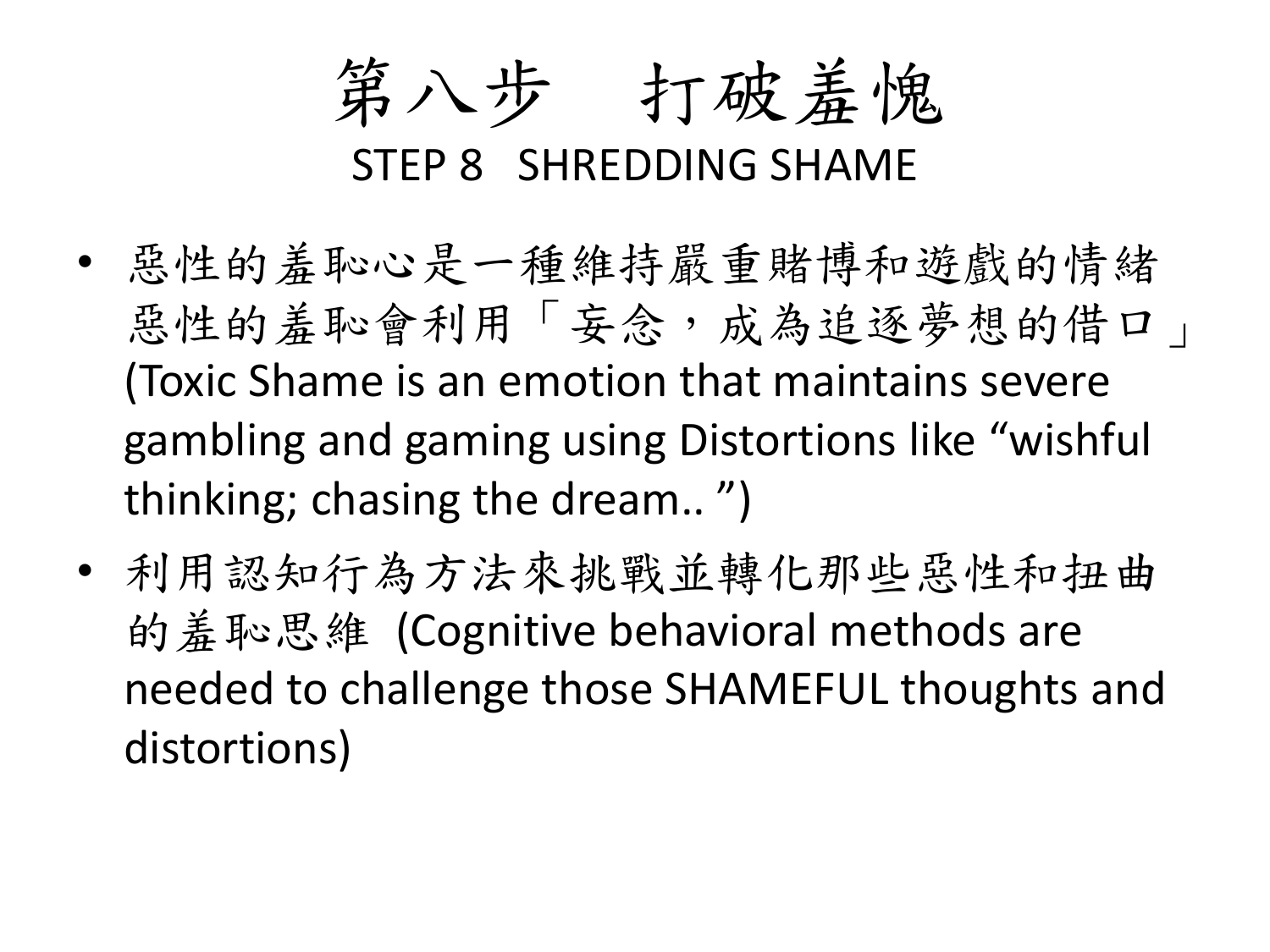第八步 打破羞愧

STEP 8 SHREDDING SHAME cont'd

- 誘導出一種意識 ,接受自己意識
- 「你不是一個壞人,只是你的賭博/遊戲行為會令你 很糟糕 | (Induce awareness, accept self " you are not a bad person but your gambling/gaming are bad")
- 承認錯誤並重建積極的想法以進行補償 (Admit mistakes and reconstruct positive thoughts to make reparations.)
- 放棄賭博和遊戲 (Give up gambling and games)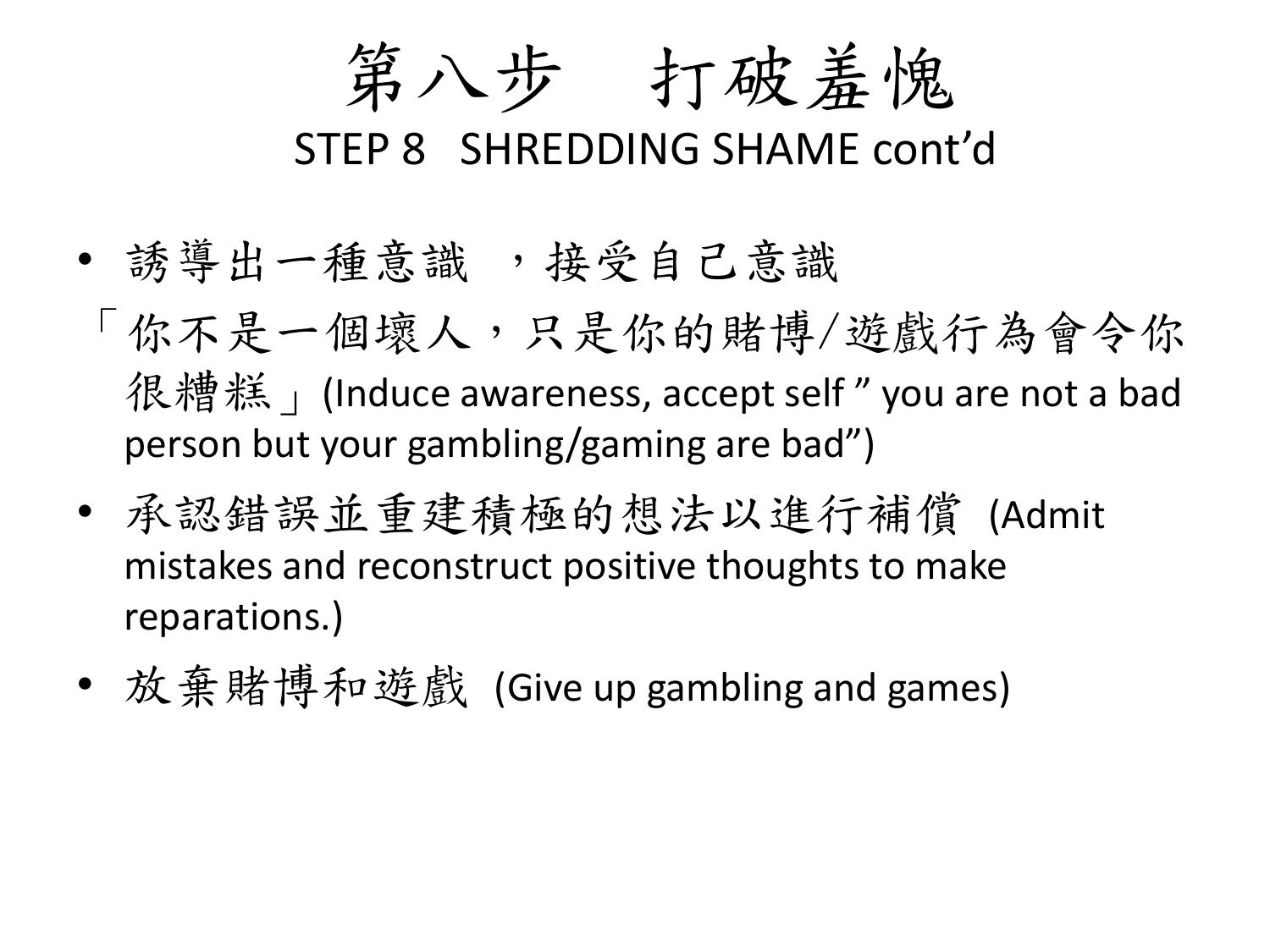#### **CONCLUSION**

#### Healthy new lifestyle, NO GAMBLING OR GAMING 自拔自救

衣 IMPROVE SELF APPEARANCE, ASSERTION & SELF ESTEEM Assert yourself, be proud of what you have achieved.

Engage in exercises or sports you enjoy.

At least \_\_30\_\_ minutes every day. 毎天至少做 **\_\_30\_** 分鐘你喜歡的運動

Do not Engage in either gambling nor gaming \*\*\* 不賭博,不打機\*\*\* Make new friends through sports. 藉參與運動交友

食 Take Healthy and well balanced diet Don't get distracted by your cell phone while you eat. 不好邊用膳邊用手機 Interact with your family at meal times. 用膳時與家人溝道 Neither binge nor impulsive eating. 忌暴飲暴食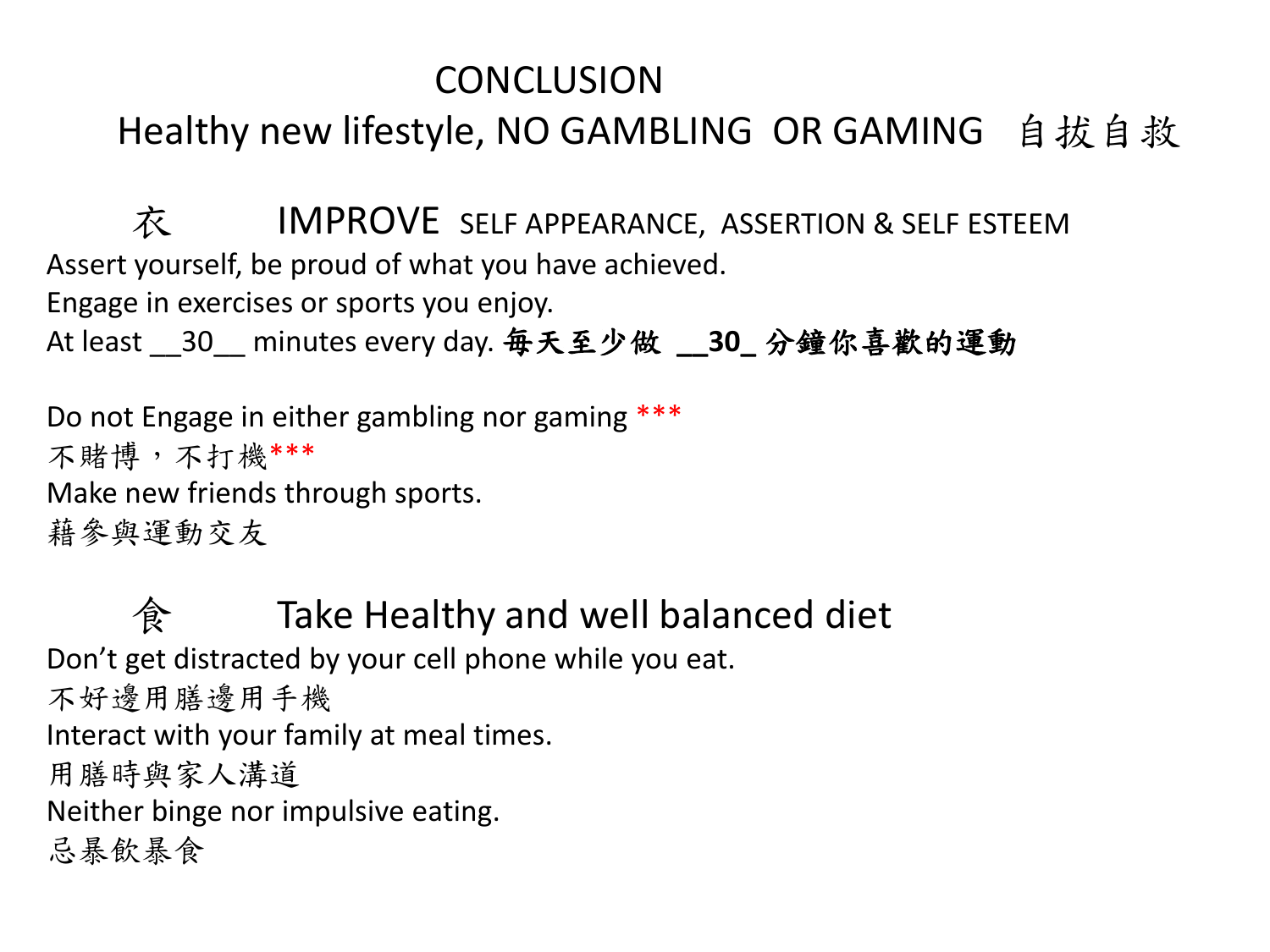#### 住 ENRICHED ENVIRONMENT

Families provide a warm, loving, forgiving environment Give support and listen to each other.

Sufficient sleep 足夠睡眠 Reduce deficits; enhance strength 固本培元 Cherish what you have; don't linger over what you have lost 珍惜現有,勿左縈迴右拂過去所有

行 Practise Moral values and behavior Honesty, integrity, responsibility 行為道德:諴懇、廉正、負责 Be helpful to each other in the community Fostered by an appropriate sense of guilt and get rid of shame 要有羞耻之心才懂道德 A prospective sense of well-being 守道德可調整好個人內心 Self Regulate 自制力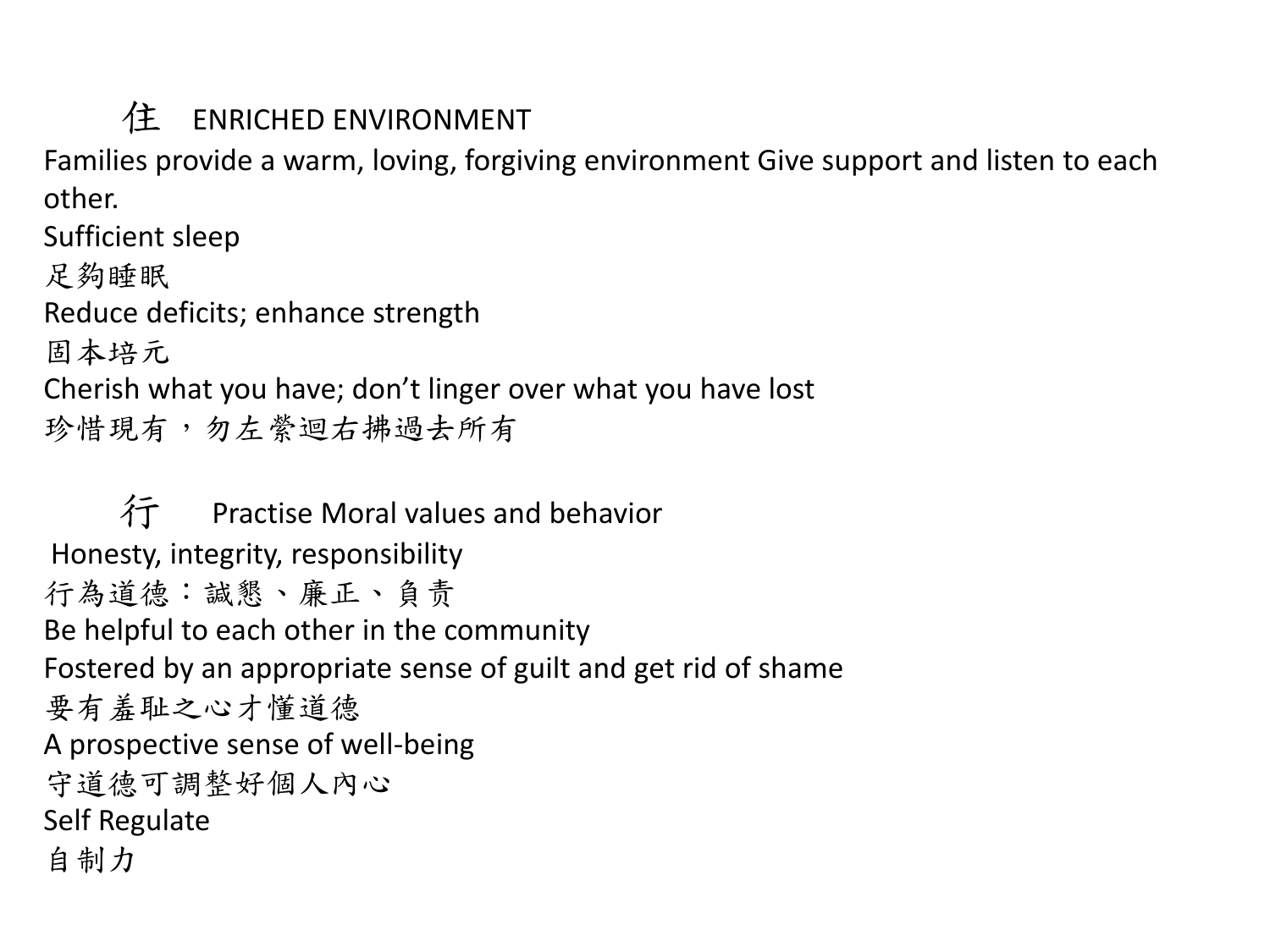# CONCLUSIONS

- For parents, counsellors and teachers
- Induce a warm, caring, moral working environment, advise healthy living styles to cope with gaming & gambling problems
- 給家長和敎師的提示:
- 在家或學校或工作環境內,要用平和及寬容的心 態,創造個温和愛護的環境,好能培育合道德的 言行。這一來同時可以改造和控制賭博或打機等 壊習慣